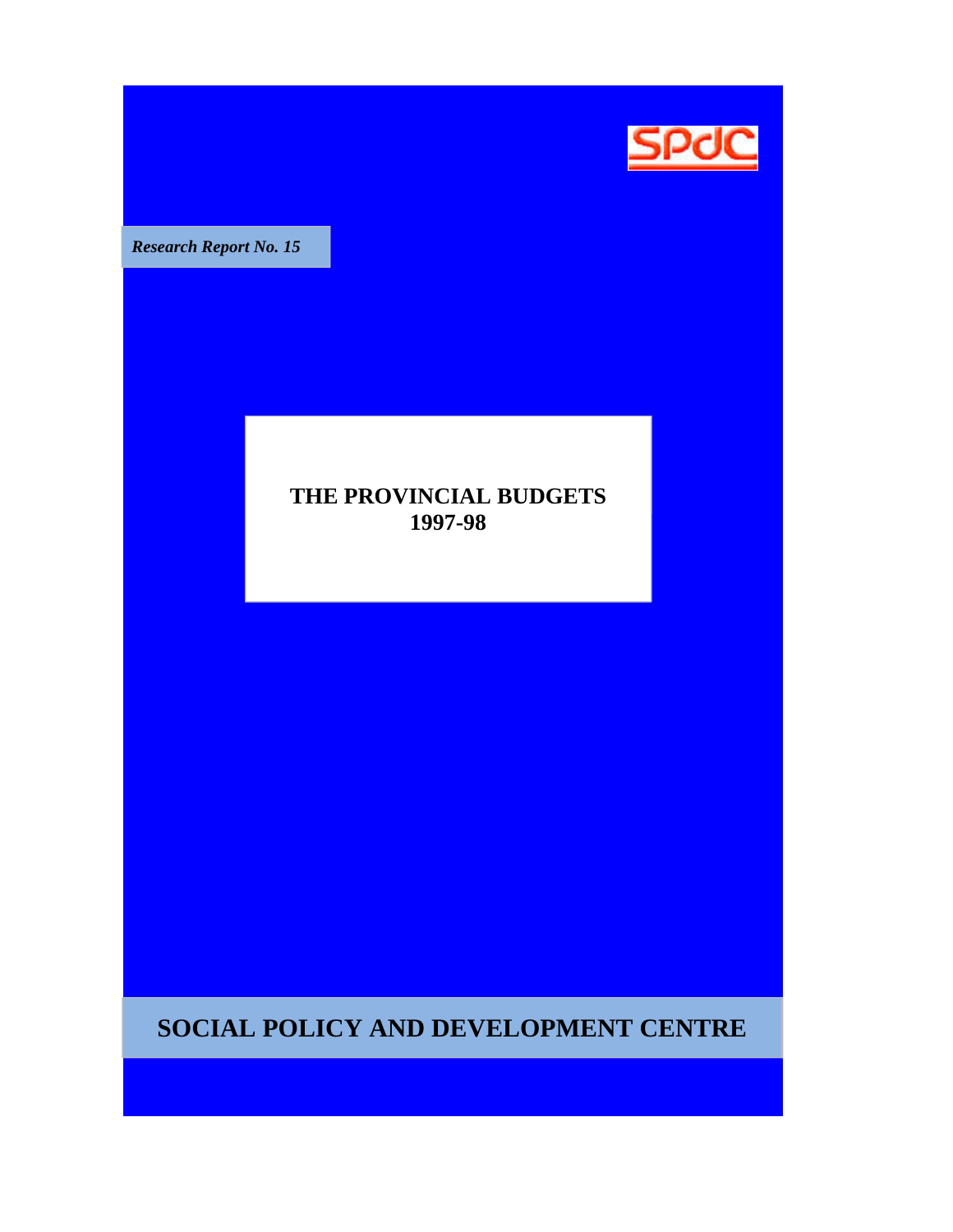*Research Report No. 15* 

# **The Provincial Budgets 1997-98**

**1997** 

# **Social Policy and Development Centre**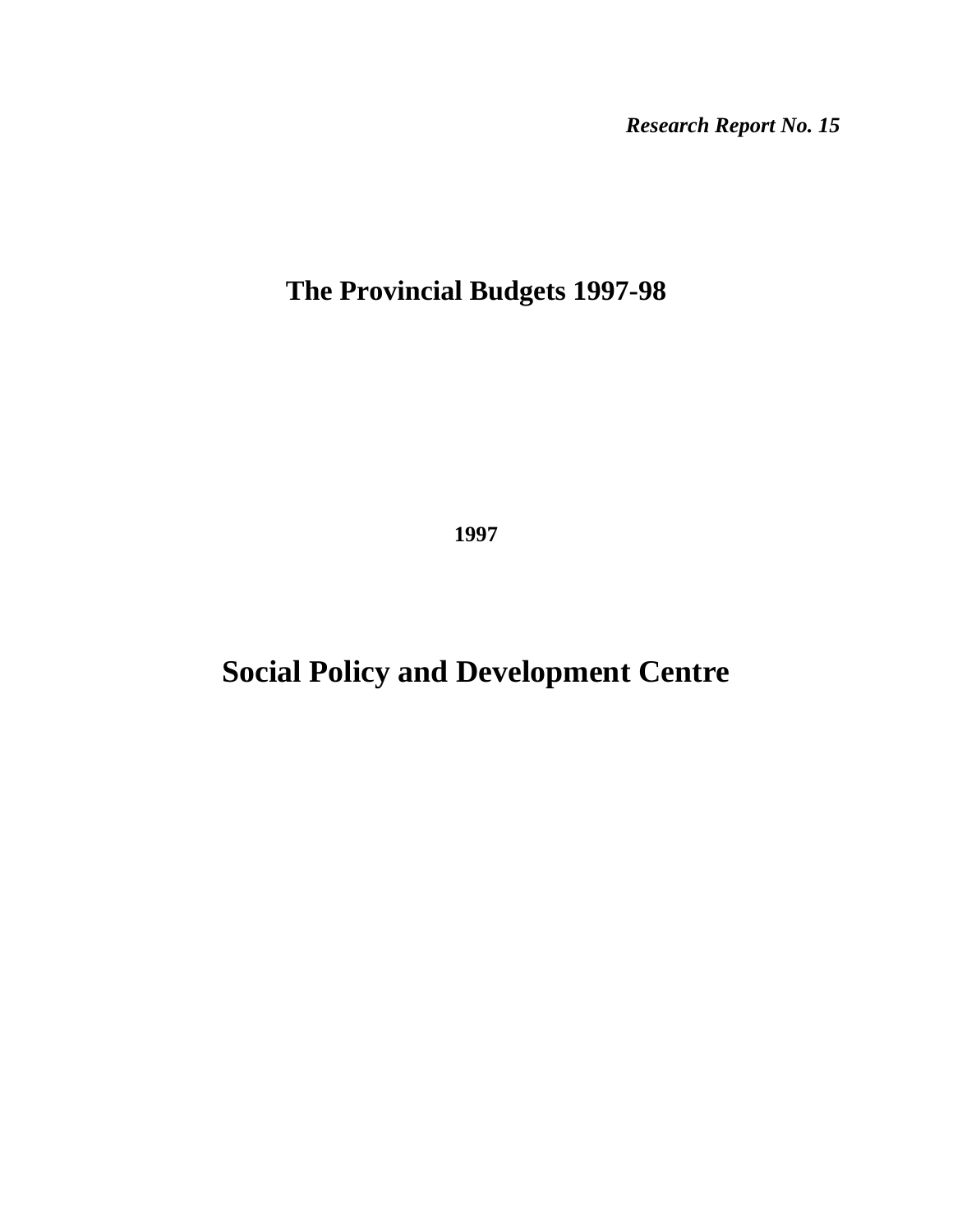# **TABLE OF CONTENT**

|    | <b>FOREWORD</b>                                                                                    | Page # |    |
|----|----------------------------------------------------------------------------------------------------|--------|----|
| 1. | <b>Fiscal Status of the Provincial Governments</b>                                                 |        | 1  |
| 2. | Relative Fiscal Efforts by The Provincial Governments in Pakistan                                  |        | 7  |
| 3. | <b>Impact of Provincial Budgets on Social Sector Development</b>                                   | 10     |    |
| 4. | Is SAP Expenditure Priority Still Valid?                                                           |        | 13 |
| 5. | Inter-Sectoral Priorities of Provinces in Annual Development Programme                             |        | 17 |
| 6. | Federal and Provincial Budgets 1997-98: Implications for the Economic<br>and Social Infrastructure |        | 21 |
| 7. | <b>Current Expenditure Priorities of Provincial Governments</b>                                    |        | 25 |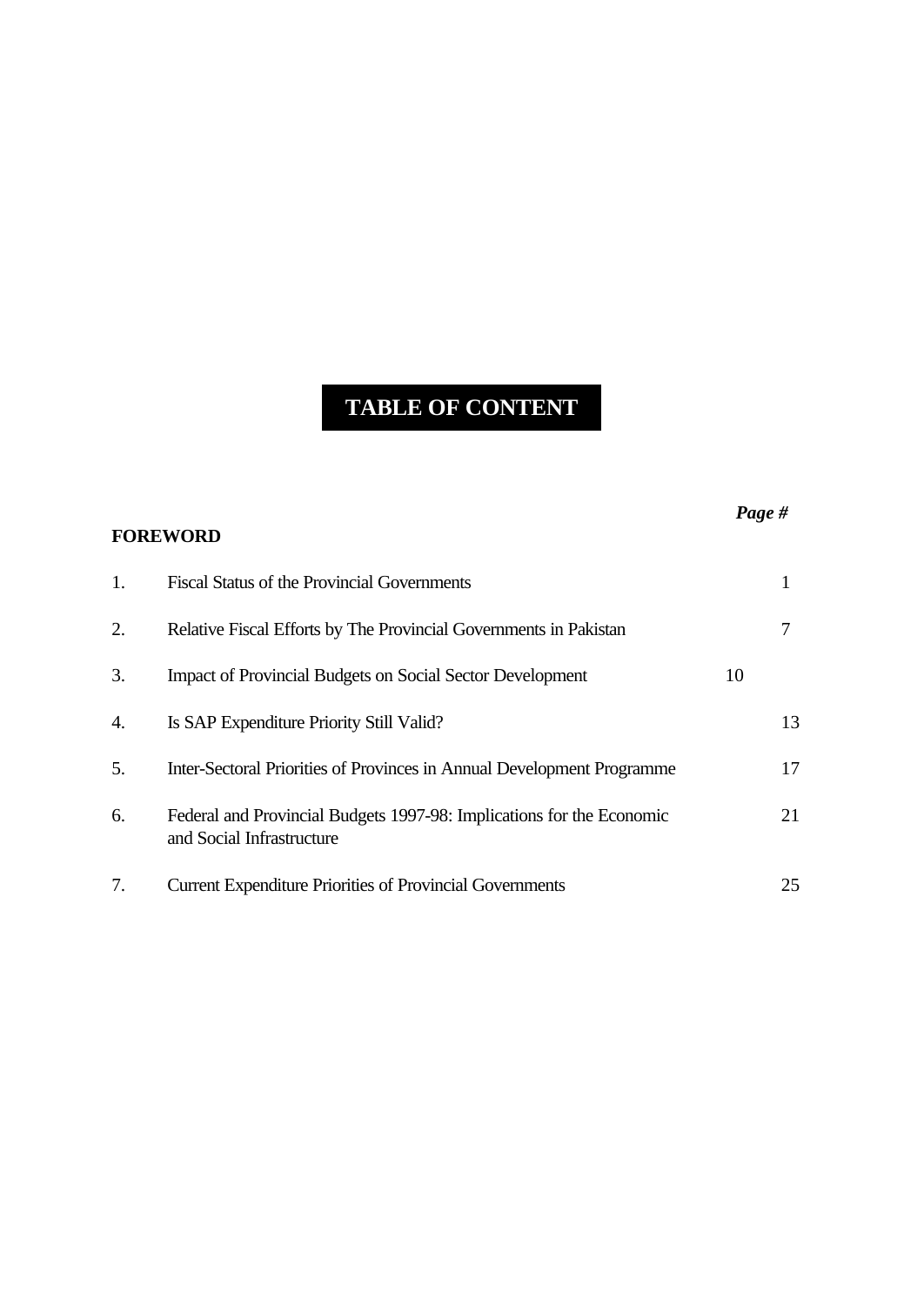## **FOREWORD**

The budgets of the provincial governments have been framed immediately after the announcement of the National Finance Commission (NFC) award earlier this year. The new inter-governmental revenue sharing criterion has impacted on various segments of provincial finances. Firstly, there is a reduction in the quantum of transfers from the federal to the provincial governments. Secondly, the provinces would have to be more prudent in their expenditures. Lastly, the provinces have to make an appropriate exploitation of their own tax bases to match the shortfall in revenues and to at least maintain the historical level of development.

Social Policy and Development Centre, has undertaken analyses of the provincial resource mobilisation and expenditure priorities. These analyses cover issues related to fiscal status, fiscal effort, impact of provincial budgets on social sector development, SAP expenditure priority, inter-sectoral priorities of the Annual Development Programme and implication of the federal and provincial budgets on economic and social infra-structure.

This report is a compilation of articles produced after the announcement of the provincial budgets. We hope that our analyses will represent an objective appraisal of the state of affairs and will be of some use to the readers.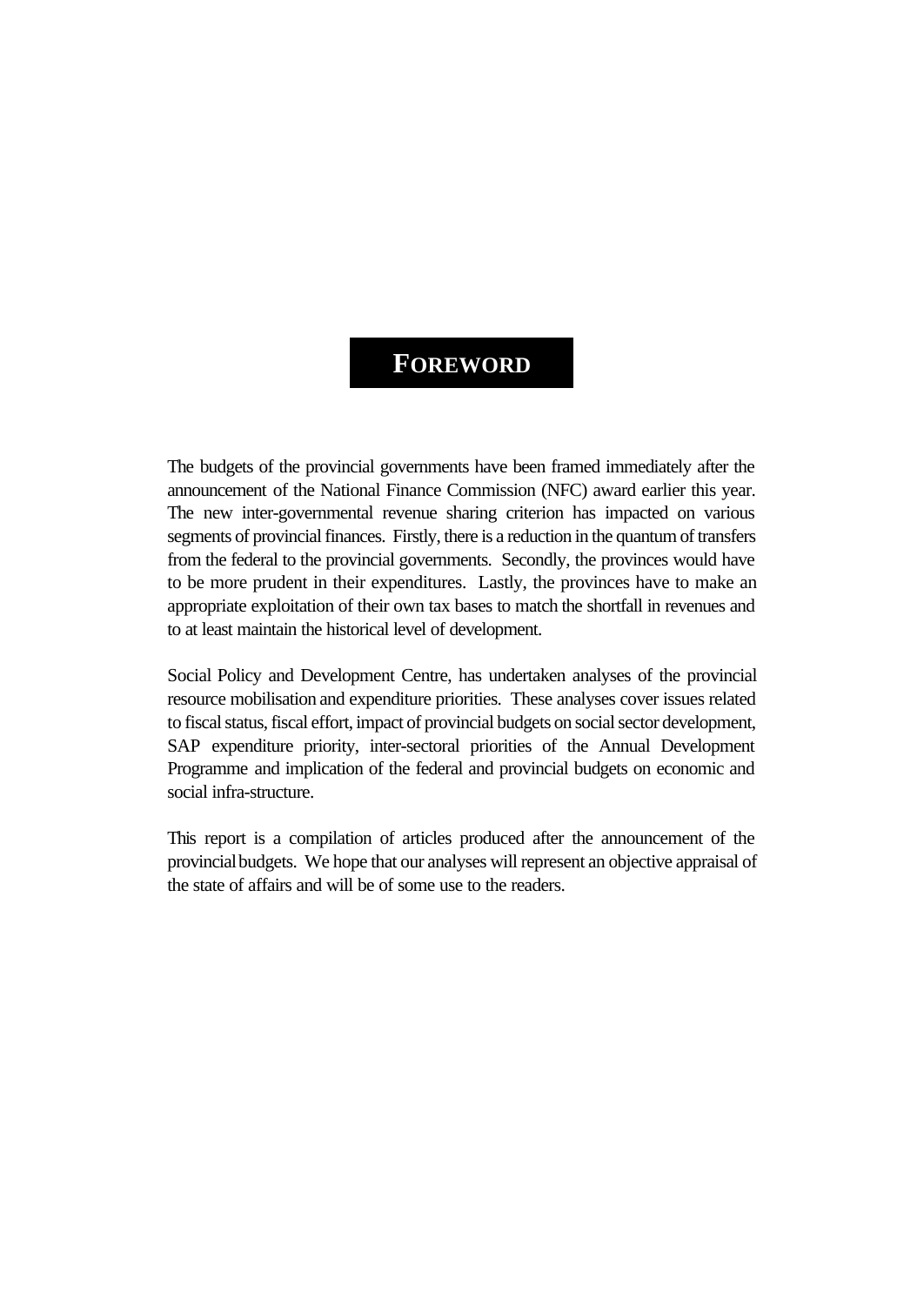## **Fiscal Status of the Provincial Governments by** *Abdul Rauf Khan\* Rafia Ghaus*

The budgets for 1997-98 have been announced in the backdrop of economic crisis and fiscal constrains. The budgets of the provincial governments have been framed immediately after the announcement of the National Finance Commission (NFC) award earlier this year, the major has hemorrhaging of federal revenues from taxes (particularly those shared with the provinces), and an economy which has been stagflating for a number of years the NFC award 1997 changed the rules of revenue sharing. On the one hand these rulers have reduced the quantum of transfer of resources from the federal to the provincial governments. On the other hand, however, the rules have ensured that the provinces would have to more prudent in their expenditures. Moreover, they have created an environment which encourages the provinces to exploit their own tax bases further to raise revenues for development.

<sup>\*</sup> Authors are Statistician and Economist at the Social Policy and Development Centre, Karachi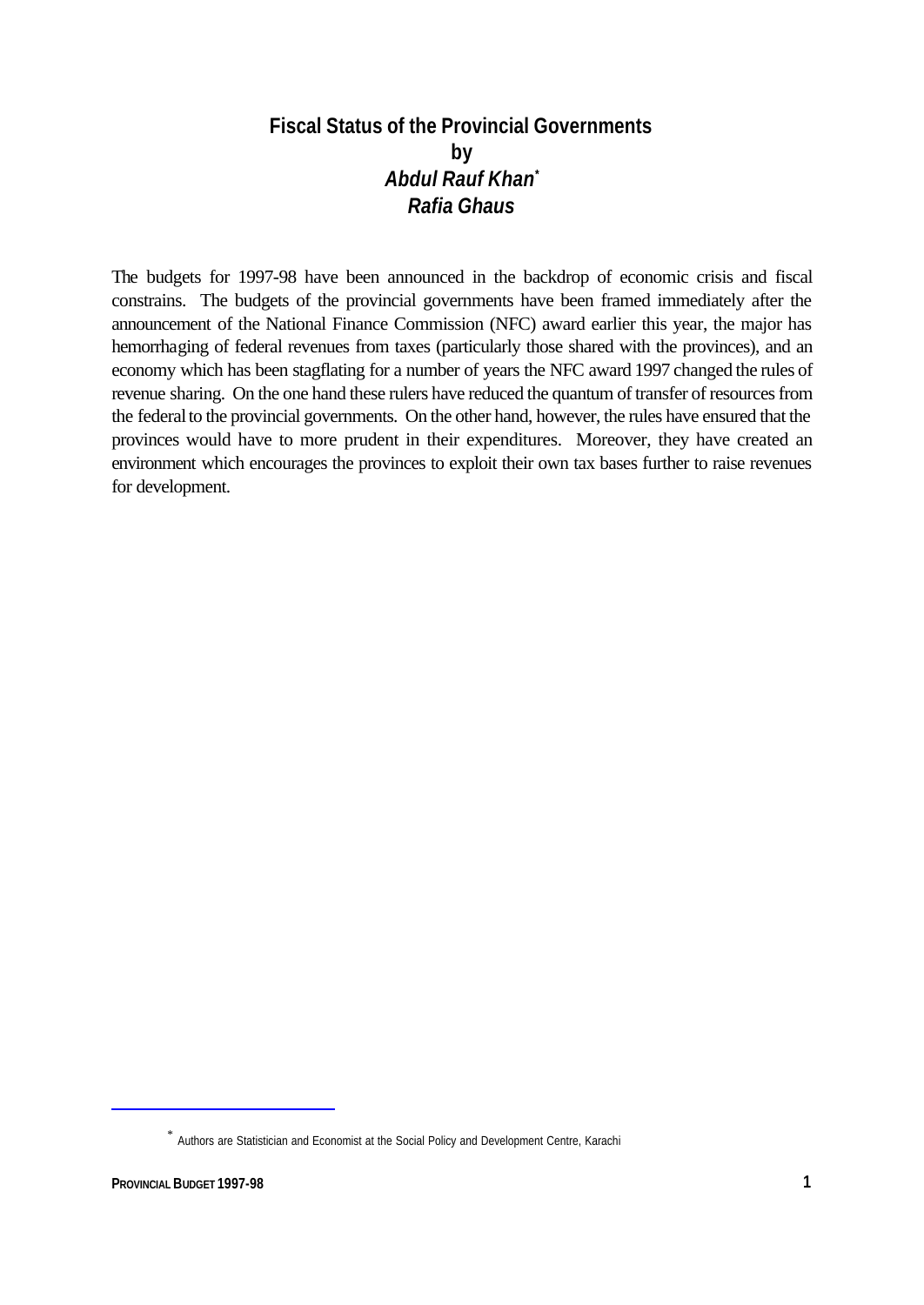#### **TABLE 1**

#### **TREND IN PROVINCIAL FINANCES FOUR PROVINCES COMBINED**

*[Rs in Million]*

|                                  | 1991-92 | 1995-96 | 1996-97 | 1997-98 | <b>Annual Growth Rate %</b> |         |
|----------------------------------|---------|---------|---------|---------|-----------------------------|---------|
|                                  | [R]     | [R]     | [R]     | [B]     | 1992-96                     | 1997-98 |
|                                  |         |         |         |         |                             |         |
| <b>General Revenue</b>           | 80529   | 152378  | 167220  | 170526  | 17.3                        | 2.0     |
| <b>Tax Revenue</b>               | 7773    | 11099   | 14280   | 17646   | 9.3                         | 23.6    |
| Non-Tax Revenue                  | 6388    | 9928    | 10881   | 11865   | 11.7                        | 9.0     |
| Federal Tax Assignment*          | 63975   | 129280  | 140056  | 133603  | 19.2                        | $-4.6$  |
| <b>Non-Development Grants</b>    | 2394    | 2071    | 2004    | 7411    | $-3.6$                      | 269.9   |
| <b>Recurring Expenditure</b>     | 75454   | 141917  | 151024  | 165768  | 17.1                        | 9.8     |
| <b>Revenue Surplus/Deficit</b>   | 5075    | 10462   | 16196   | 4758    | 19.8                        | $-70.6$ |
| <b>Development Expenditure</b>   | 27982   | 43039   | 30440   | 33577   | 11.4                        | 10.3    |
| <b>Net Capital Receipts</b>      | 19502   | 14173   | 8578    | 23356   | $-7.7$                      | 172.3   |
| <b>Federal Loan</b>              | 16281   | 12503   | 12374   | 23819   | $-6.4$                      | 92.5    |
| Federal Soft Loan                | 14071   | 1910    | 1364    | 12050   | $-39.3$                     | 783.4   |
| Foreign Assistance               | 2210    | 10593   | 11010   | 11769   | 48.0                        | 6.9     |
| Others                           | 3221    | 1670    | $-3796$ | $-463$  |                             |         |
| <b>Development Rev. Receipts</b> | 5910    | 11439   | 3559    | 3793    | 18.0                        | 6.6     |

*Source: Annual Budget Statements of the Provincial Governments.*

*\* Including additional resource mobilisation of Rs. 1 billion by Punjab*

 *\*\* Including Profit from hydro-electricity*

------------------------

An analyses of the aggregate fiscal status of the provincial governments, Table 1, indicates that their financial position has been worsening over time. Overall revenue receipts have been raising at a historical (1992 to 1996) rate of 17.3 percent annually (provincial own revenues at 10.4 percent and 19.2 percent for shared revenues). During this period the economy grew by 15.8 percent annually in nominal terms. Thus, the growth in general revenue receipts were more buoyant than the itself by a margin of an average of over 1.5 percent each year. During the fiscal year 1996-97 the revenue receipts grew by only 19.9 percent compared to the economic growth rate of 15.6 percent. This indicates that tax administrators were unable to realise even the meagre targeted potential of yield. During 1997-98 fiscal year growth is targeted at a mere 1.8 percent.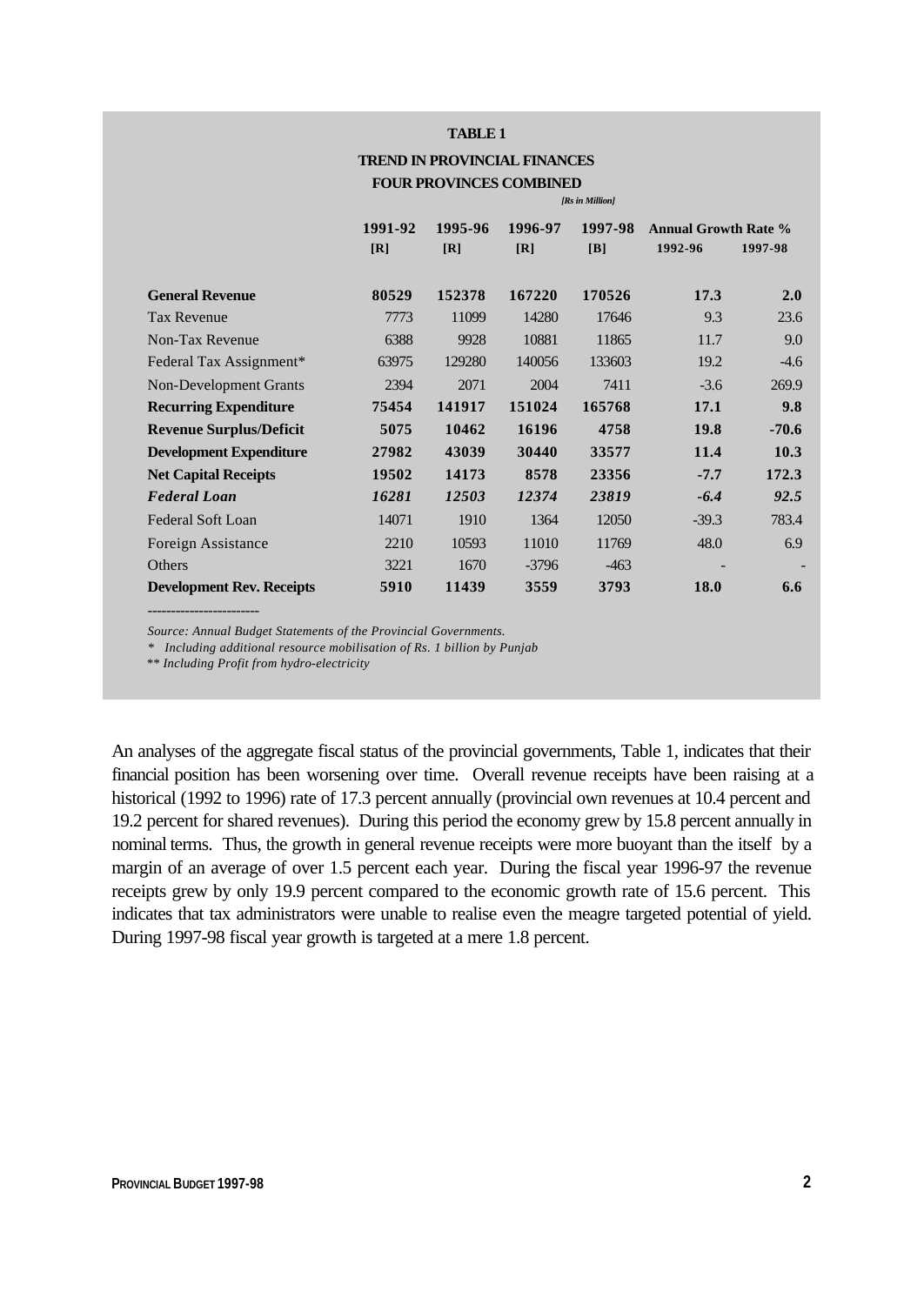The questions, therefore, arises: who is to blame for this slowdown: the federal government or the provincial government themselves?. It would appear from Table 2 that the blame lies at the doors of the federal government. The massive hemorrhage in revenues from sales tax during this current year has reduced the rate of growth to less than half the historical rate of growth. During the coming year largely as a result of the NFC award, these are expected to decline by 4.6 percent.

# **TABLE 2 TREND IN GROWTH RATES Head of Revenue 1991-92 to 1995-96 to 1996-97 to 1995-96 1996-97 1997-98** General Revenue Receipts 17.3% 10.4% 19.2% Provincial Own Sources 9.9% 19.7% 8.3% Federal Tax Assignments 1.8% 13.3% -4.6%

The provinces, on the other hand have begun to make some effort at revenue generation.

To over come this short-fall in revenues the provinces have decided to curtail the growth in current expenditure from 15 percent in the post 1990 NFC era to 10 percent in 1997-98. This has been achieved by reducing the non-salary components like utility bills and in Sindh there are instances of reduction in salary component also. Despite all these measures the revenue surplus of four provinces combined has reduced from Rs. 16 billion in 1996-97 to Rs. 4 billion in 1997-98. Thus the overall resource crunch created has adversely affected the development programmes of the provinces which are their prime responsibility. Table 1 also shows that an intentional halt of plan programmes has actually reduced the development expenditure from Rs. 43 billion in 1995-96 to Rs. 30 billion in 1996- 97, followed by a marginal increase to Rs. 33 billion in the budget for 1997-98 just to gain political good will of the people. A province-wise analysis follows Table 3 represents the trend in finances of Government of Punjab. The general revenue receipts of Punjab province are budgeted to be Rs. 83 billion as compared to this current expenditures are budgeted to be Rs. 81 billion, implying a revenue account surplus of Rs. 2 billion. This has been achieved through additional resource generation measures worth Rs. 1 billion through measures which will impact people with high incomes. This shortfall is a result of reduction in federal tax assignment which has also resulted in a negative growth of 3 percent in total revenue receipts of the province during the current fiscal year.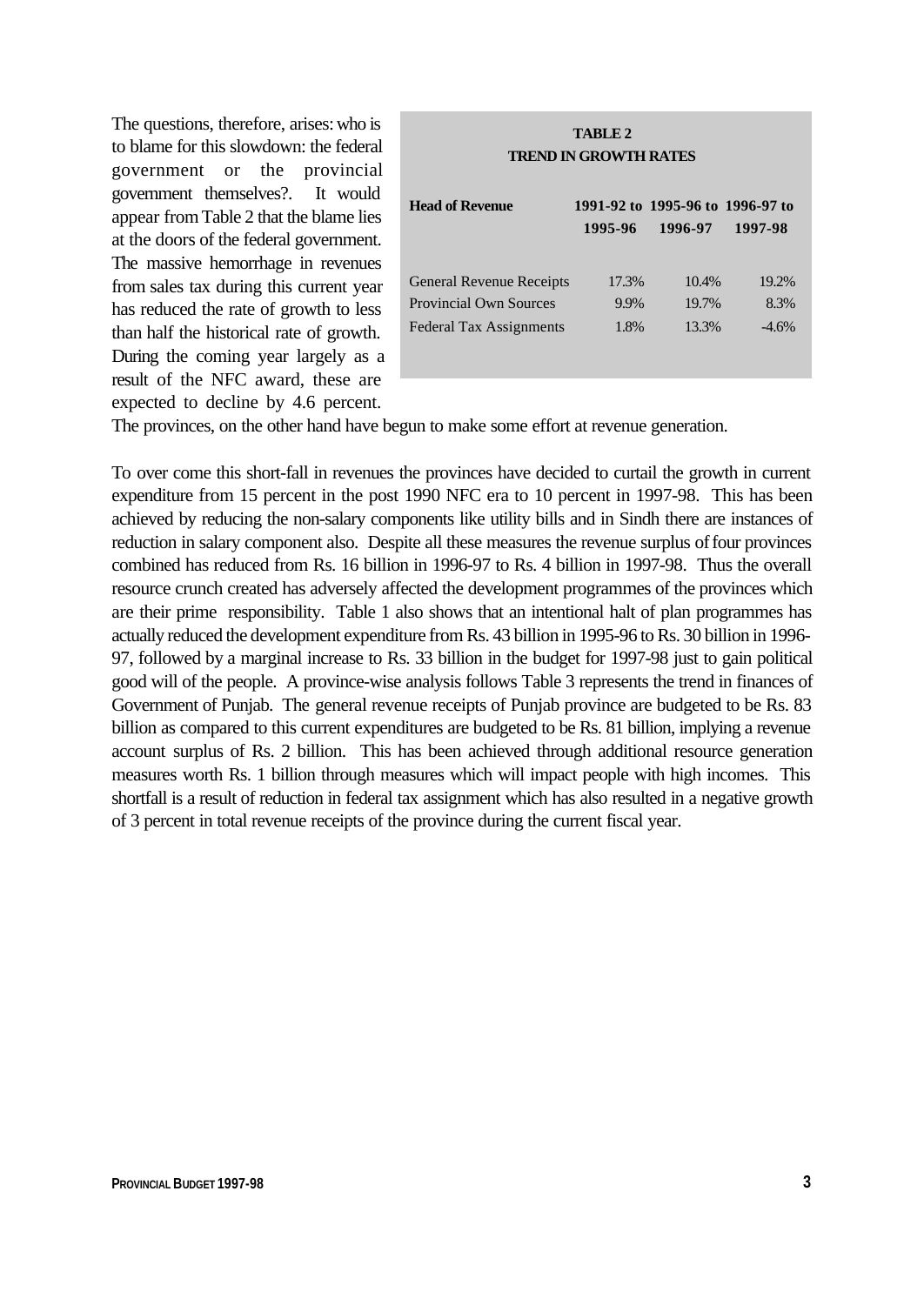#### **TABLE 3**

#### **TREND IN PROVINCIAL FINANCES OF PUNJAB**

|                                  |         |         |         | [Rs in Million] |                             |             |
|----------------------------------|---------|---------|---------|-----------------|-----------------------------|-------------|
|                                  | 1991-92 | 1995-96 | 1996-97 | 1997-98         | <b>Annual Growth Rate %</b> |             |
|                                  | [R]     | [R]     | [R]     | [B]             | 1992-96                     | 1997-98     |
|                                  |         |         |         |                 |                             |             |
| <b>General Revenue</b>           | 38793   | 75077   | 85046   | 83199           | 17.9                        | $-2.2$      |
| Tax Revenue**                    | 5317    | 6392    | 8603    | 10724           | 4.7                         | 24.7        |
| Non-Tax Revenue                  | 3593    | 5566    | 5927    | 6442            | 11.6                        | 8.7         |
| Federal Tax Assignment           | 28721   | 63096   | 70485   | 66012           | 21.7                        | $-6.3$      |
| Non-Development Grants           | 1162    | 23      | 32      | 21              | $-62.4$                     | $-33.7$     |
| <b>Recurring Expenditure</b>     | 37053   | 70011   | 75502   | 80666           | 17.2                        | 6.8         |
| <b>Revenue Surplus/Deficit</b>   | 1741    | 5065    | 9544    | 2533            |                             |             |
| <b>Development Expenditure*</b>  | 11371   | 14264   | 10682   | 14082           | 5.8                         | <b>31.8</b> |
| <b>Net Capital Receipts</b>      | 8342    | 2153    | 124     | 10707           | $-28.7$                     | 8558.2      |
| <b>Federal Loan</b>              | 7951    | 4141    | 2357    | 12239           | $-15.0$                     | 419.2       |
| Federal Soft loan                | 7332    | 995     | 457     | 6000            | $-39.3$                     | 1211.7      |
| Foreign Assistance               | 619     | 3147    | 1900    | 6239            | 50.2                        | 228.4       |
| Others                           | 391     | $-1988$ | $-2233$ | $-1532$         |                             | $-31.4$     |
| <b>Development Rev. Receipts</b> | 1687    | 3856    | 1014    | 843             | 23.0                        | $-16.9$     |

------------------------

*Source: Annual Budget Statements of the Provincial Governments.*

*\* Net development expenditure including population welfare grants.*

*\*\* including additional revenue from resource mobilisation of Rs. 1 billion*

Current expenditures for 1997-98 are stated to increase by only 6.8 percent that is half the historical rate. The increase of Rs. 4 billion in development expenditure is due to loans of Rs. 12 billion which includes a soft loan of Rs. 6 billion from the federal government.

The most adversely effected are the finance of Sindh. Growth in both revenues and expenditures have been subdued extensively. General revenue receipts are expected to decline by about 2 percent next year compared to 16 percent average growth from 1992. The coming year is expected to end with a deficit of about Rs. 1 billion on revenue account compared to surplus of Rs 3.7 billion in 1996-97. The reason for such a distortionary financial position is a reduction in federal transfers, elimination of nonobligatory grants and reluctance on part of the province in resource generation particularly tax revenue (see Table 4). On current expenditure side the province has reduced the traditional growth rate 14 percent annually to 10 percent next year. This is despite the burden of an additional 15000 jobs announced in the budget.

Government of Sindh has declined their development expenditure alarmingly by Rs. 5 billion in 1996- 97, followed by a further reduction of Rs. 1 billion in 1997-98. The contraction in development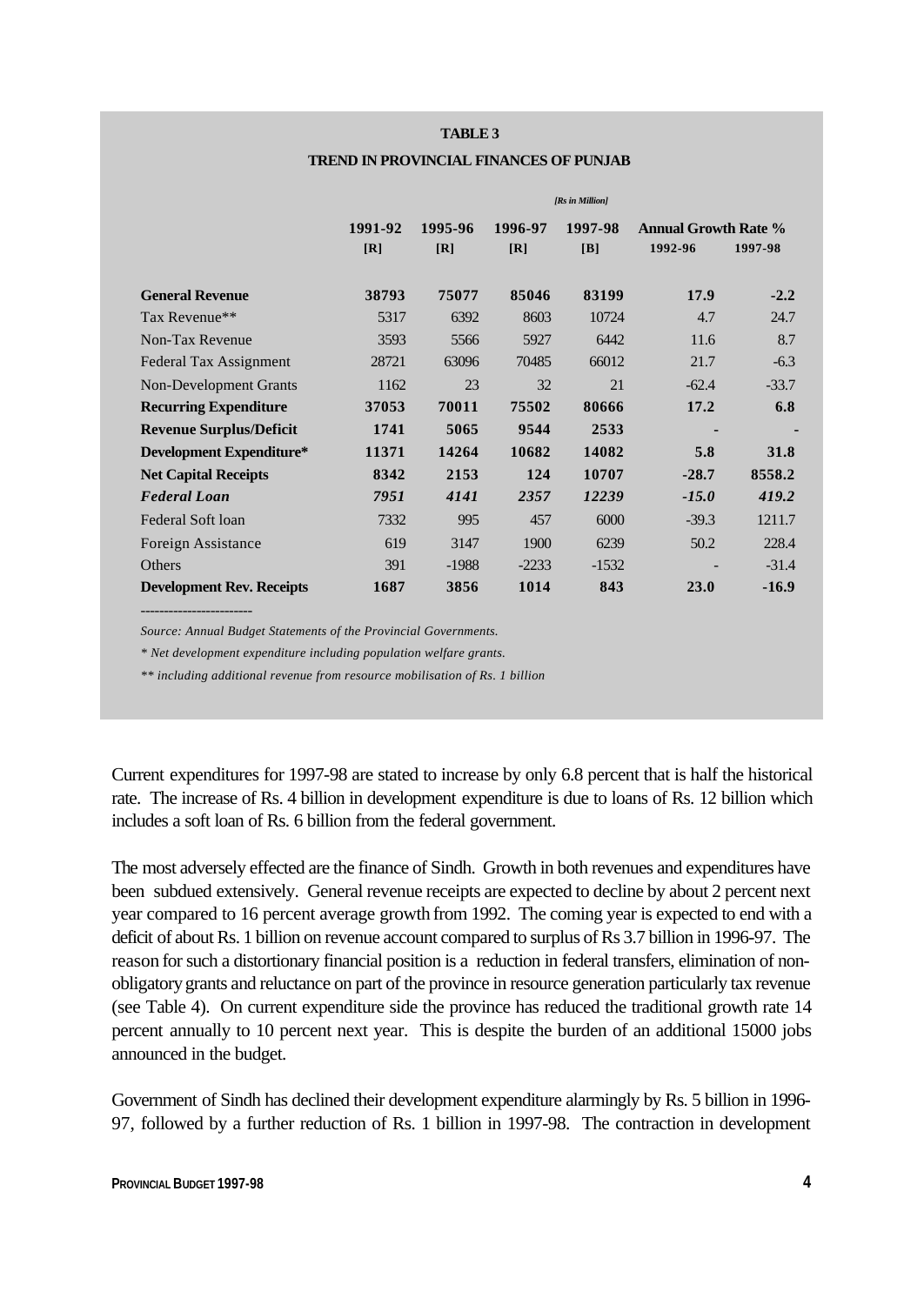#### **TABLE 4**

|                                  | [Rs in Million] |         |         |          |                             |             |
|----------------------------------|-----------------|---------|---------|----------|-----------------------------|-------------|
|                                  | 1991-92         | 1995-96 | 1996-97 | 1997-98  | <b>Annual Growth Rate %</b> |             |
|                                  | [R]             | [R]     | [R]     | [B]      | 1992-96                     | 1997-98     |
| <b>General Revenue</b>           | 19325           | 39451   | 41019   | 40239    | <b>19.5</b>                 | $-1.9$      |
| <b>Tax Revenue</b>               | 1903            | 3708    | 4429    | 5154     | 18.1                        | 16.4        |
| Non-Tax Revenue                  | 1732            | 2446    | 2326    | 2770     | 9.0                         | 19.1        |
| Federal Tax Assignment*          | 14990           | 31664   | 34005   | 32315    | 20.6                        | $-5.0$      |
| <b>Non-Development Grants</b>    | 700             | 1633    | 260     | $\Omega$ | 23.6                        | $-100.0$    |
| <b>Recurring Expenditure</b>     | 19123           | 36827   | 37298   | 41051    | 17.8                        | <b>10.1</b> |
| <b>Revenue Surplus/Deficit</b>   | 202             | 2624    | 3722    | $-812$   |                             | ٠           |
| <b>Development Expenditure</b>   | 5878            | 14522   | 9270    | 8747     | 25.4                        | $-5.6$      |
| <b>Net Capital Receipts</b>      | 6104            | 7849    | 3304    | 7201     | 6.5                         | 117.9       |
| <b>Federal Loan</b>              | 3646            | 4422    | 5080    | 5497     | 4.9                         | 8.2         |
| Federal Soft Loan                | 2944            | 400     | 163     | 2750     | $-39.3$                     | 1587.0      |
| Foreign Assistance               | 702             | 4022    | 4917    | 2747     | 54.7                        | $-44.1$     |
| Others                           | 2458            | 3427    | $-1775$ | 1704     | 8.7                         |             |
| <b>Development Rev. Receipts</b> | 2452            | 3694    | 648     | 2023     | 10.8                        | 212.4       |
|                                  |                 |         |         |          |                             |             |

#### **TREND IN PROVINCIAL FINANCES OF SINDH**

*Source: Annual Budget Statements of the Provincial Governments.*

expenditure is because of major reduction in provincial contribution and allocation of Tameer-e-Sindh funds from the federal government. During 1997-98 the share of provincial contribution in total development expenditure is only 14 percent compared to almost 40 percent in revised estimate of 1996-97. Federal grants have been over budgeted by Sindh Rs. 2 billion against a federal commitment of Rs. 1 billion only.

Table 5 presents the Government of NWFP finances. Although the overall growth of revenue receipts have reduced but, special grants of Rs. 3 billion have compensates for the reduction in federal transfers. Moreover, the province has also announced Rs. 700 million additional revenue through revision and adjustment in existing portfolio.

As far as the expenditures are concerned, the province is unable to control their current expenditure, and to reduce the size of the revenue deficit, has cut its development expenditure. Its level of profligacy can be gauged from the target growth of 16.5 percent the next year. On the capital side the province will be receiving a soft federal loan of Rs. 2.5 billion in the current fiscal year. However, the federal project assistance has been reduced by 30 percent in 1997-98.

The government of Balochistan has announced a surplus budget of Rs 2 billion for the fiscal year 1997- 98 (see Table 6). Like the NWFP province, Balochistan will also receive a grant of Rs. 4 billion which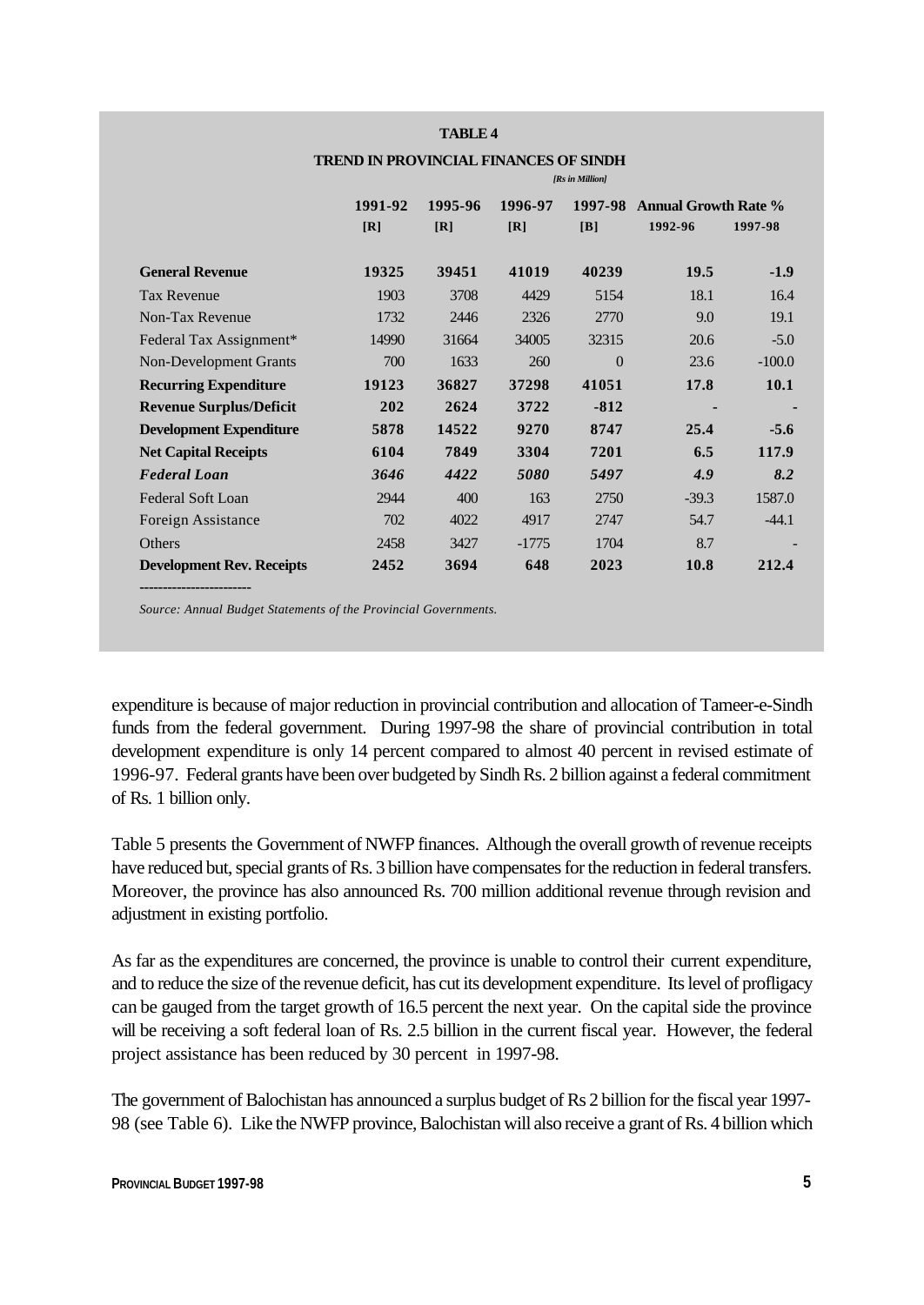has to a great extent contributed in stabilizing the overall reduction in revenue receipts. Three thousand new jobs have been created in education, health and other departments. Efforts will be made to curtail the growth of recurring expenditure. However, Balochistan is the only province which has shown a positive growth in development expenditure particularly in social services.

On the whole, it appears that the absence of any growth in the resources will constrain financial outlays on development projects. More particularly Sindh development projects will suffer the most as no additional assistance from the federal government has been provided to them as compared to other provinces. Reduction in revenue transfers along with unwillingness of provinces in additional revenue generation has not only affected the fiscal position of the provinces, but the implication on finances have trickle down and affected the masses.

|                                  | <b>TREND IN PROVINCIAL FINANCES OF NWFP</b> |                |                |                |                                        |         |
|----------------------------------|---------------------------------------------|----------------|----------------|----------------|----------------------------------------|---------|
|                                  | 1991-92<br>[R]                              | 1995-96<br>[R] | 1996-97<br>[R] | 1997-98<br>[B] | <b>Annual Growth Rate %</b><br>1992-96 | 1997-98 |
| <b>General Revenue</b>           | 14134                                       | 24618          | 27400          | 31072          | 14.9                                   | 13.4    |
| <b>Tax Revenue</b>               | 436                                         | 810            | 1007           | 1408           | 16.8                                   | 39.9    |
| Non-Tax Revenue                  | 864                                         | 1487           | 1754           | 1867           | 14.5                                   | 6.4     |
| Federal Tax Assignment*          | 12432                                       | 22315          | 24634          | 24487          | 15.7                                   | $-0.6$  |
| <b>Non-Development Grants</b>    | 402                                         | 5              | 5              | 3310           | $-67.0$                                | 69569.5 |
| <b>Recurring Expenditure</b>     | 12737                                       | 23564          | 25800          | 30059          | 16.6                                   | 16.5    |
| <b>Revenue Surplus/Deficit</b>   | 1397                                        | 1054           | <b>1600</b>    | 1014           | $-6.8$                                 | $-36.7$ |
| <b>Development Expenditure</b>   | 6458                                        | 8467           | 5852           | 4927           | 7.0                                    | $-15.8$ |
| <b>Net Capital Receipts</b>      | 3439                                        | 3054           | 3152           | 3500           | $-2.9$                                 | 11.0    |
| <b>Federal Loan</b>              | 2960                                        | 2647           | 2676           | 3775           | $-2.8$                                 | 41.1    |
| Federal Soft Loan                | 2423                                        | 328            | 424            | 2500           | $-39.3$                                | 489.8   |
| Foreign Assistance               | 537                                         | 2319           | 2252           | 1275           | 44.2                                   | $-43.4$ |
| <b>Others</b>                    | 479                                         | 407            | 477            | $-274$         | $-4.0$                                 |         |
| <b>Development Rev. Receipts</b> | 1021                                        | 2819           | 1252           | 872            | 28.9                                   | $-30.4$ |

*Source: Annual Budget Statements of the Provincial Governments.*

*\* including profits from hydro-electricity*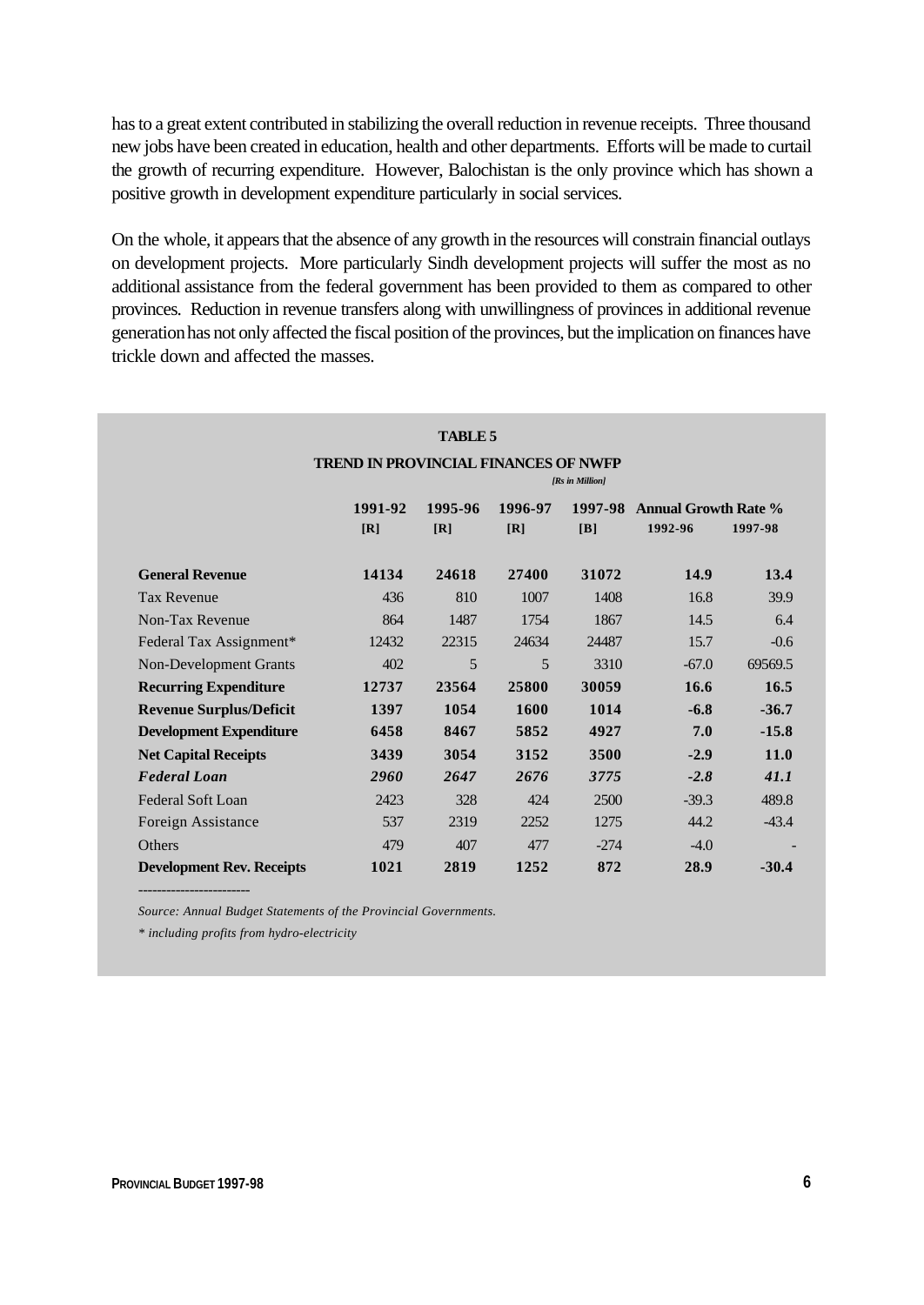#### **TABLE 6**

|                                  | [Rs in Million] |         |         |         |                             |         |
|----------------------------------|-----------------|---------|---------|---------|-----------------------------|---------|
|                                  | 1991-92         | 1995-96 | 1996-97 | 1997-98 | <b>Annual Growth Rate %</b> |         |
|                                  | [R]             | [R]     | [R]     | [B]     | 1992-96                     | 1997-98 |
|                                  |                 |         |         |         |                             |         |
| <b>General Revenue</b>           | 8277            | 13233   | 13754   | 16016   | 12.4                        | 16.4    |
| <b>Tax Revenue</b>               | 117             | 189     | 242     | 360     | 12.8                        | 49.2    |
| Non-Tax Revenue                  | 197             | 429     | 875     | 786     | 21.4                        | $-10.1$ |
| Federal Tax Assignment           | 7833            | 12205   | 10931   | 10789   | 11.7                        | $-1.3$  |
| Non-Development Grants           | 130             | 410     | 1707    | 4080    | 33.4                        | 139.0   |
| <b>Recurring Expenditure</b>     | 6540            | 11515   | 12424   | 13992   | 15.2                        | 12.6    |
| <b>Revenue Surplus/Deficit</b>   | 1736            | 1719    | 1330    | 2023    | $-0.3$                      | 52.1    |
| <b>Development Expenditure</b>   | 4275            | 5786    | 4635    | 5820    | 7.9                         | 25.6    |
| <b>Net Capital Receipts</b>      | 1617            | 1117    | 1997    | 1948    | $-8.8$                      | $-2.5$  |
| <b>Federal Loan</b>              | 1724            | 1292    | 2262    | 2308    | $-6.9$                      | 2.1     |
| Federal Soft Loan                | 1372            | 187     | 320     | 800     | $-39.3$                     | 150.2   |
| Foreign Assistance               | 352             | 1106    | 1942    | 1508    | 33.1                        | $-22.3$ |
| Others                           | $-107$          | $-176$  | $-264$  | $-360$  |                             |         |
| <b>Development Rev. Receipts</b> | 750             | 1070    | 645     | 56      | 9.3                         | $-91.4$ |
|                                  |                 |         |         |         |                             |         |

## **TREND IN PROVINCIAL FINANCES OF BALOCHISTAN**

*Source: Annual Budget Statements of the Provincial Governments.*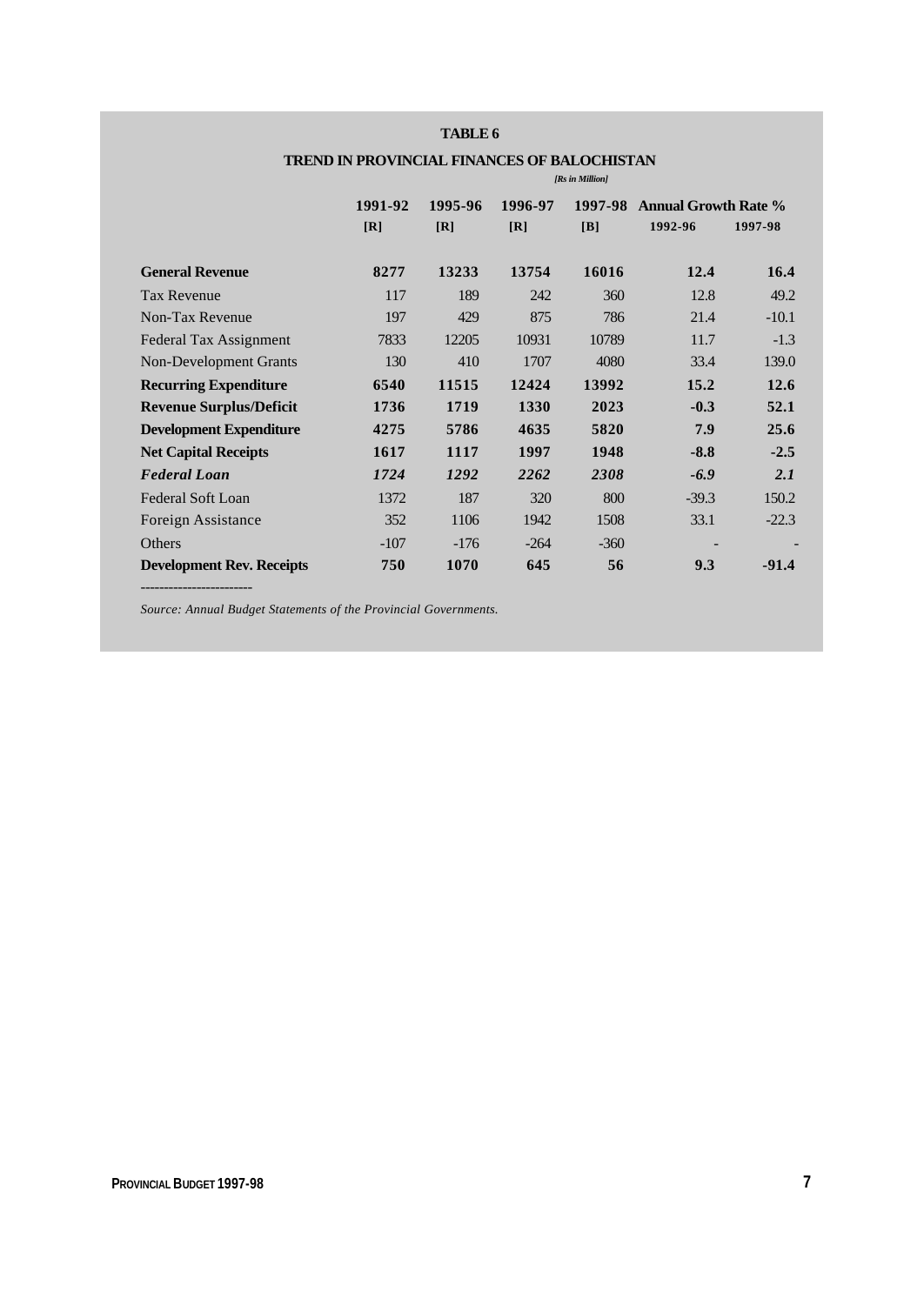## **Relative Fiscal Efforts by The Provincial Governments in Pakistan** *by Rafia Ghaus***\*** *Abdul Rauf Khan*

There is a lot of debate and discussion on how the federal budget has affected the provincial finances. Particularly much has been said about the current provincial budgets announced as they are formulated on a some what similar strategy adopted by the federal government, i.e., emphasis on broad-basing, curtailment of expenditure and no new taxes. Such a strategy is not preferable for provinces as there is a major difference in responsibilities and status between the two levels of governments. The prime responsibility of the provincial governments is to provide basic social and economic services which is only possible through adequate resources. However, curtailing the expenditures particularly current expenditure is a viable strategy for all levels of governments.

The article aims to quantify the level of provincial fiscal effort. The representative tax system approach is used to make an inter-provincial comparison. Magnitudes of tax base by provinces is measured and an index is constructed as a ratio of actual to potential tax revenue. The

|                                               |             |         | <b>TABLE 1</b>     |                                         |         |         |  |  |
|-----------------------------------------------|-------------|---------|--------------------|-----------------------------------------|---------|---------|--|--|
| <b>INDICATORS FOR THE RELATIVE PROVINCIAL</b> |             |         |                    |                                         |         |         |  |  |
|                                               |             |         | <b>PERFORMANCE</b> |                                         |         |         |  |  |
|                                               | 1992-<br>93 | 1993-94 |                    | 1994-95 1995-96                         | 1996-97 | 1997-98 |  |  |
|                                               |             |         |                    |                                         |         |         |  |  |
|                                               |             |         |                    | <b>Gross Regional Product (Billion)</b> |         |         |  |  |
| Punjab                                        | 605         | 711     | 848                | 983                                     | 1128    | 1196    |  |  |
| <b>Sindh</b>                                  | 400         | 472     | 566                | 656                                     | 752     | 798     |  |  |
| <b>NWFP</b>                                   | 148         | 174     | 209                | 242                                     | 278     | 294     |  |  |
| <b>Balochista</b>                             | 48          | 56      | 66                 | 76                                      | 88      | 93      |  |  |
| $\mathbf n$                                   |             |         |                    |                                         |         |         |  |  |
|                                               |             |         |                    | <b>Provincial Tax Revenue (Million)</b> |         |         |  |  |
| Punjab                                        | 4737        | 5704    | 5390               | 6392                                    | 8603    | 9724    |  |  |
| Sindh                                         | 2024        | 2371    | 3125               | 3708                                    | 4429    | 5154    |  |  |
| <b>NWFP</b>                                   | 689         | 634     | 724                | 810                                     | 1007    | 1158    |  |  |
| <b>Balochista</b><br>$\mathbf n$              | 129         | 142     | 156                | 189                                     | 242     | 360     |  |  |
|                                               |             |         |                    | <b>Overall Index of Fiscal Efforts</b>  |         |         |  |  |
| Punjab                                        | 1.22        | 1.26    | 1.12               | 1.12                                    | 1.16    | 1.14    |  |  |
| Sindh                                         | 0.81        | 0.81    | 1.01               | 1.02                                    | 0.97    | 0.98    |  |  |
| <b>NWFP</b>                                   | 0.83        | 0.66    | 0.69               | 0.65                                    | 0.64    | 0.64    |  |  |
| <b>Balochista</b>                             | 0.36        | 0.34    | 0.35               | 0.35                                    | 0.34    | 0.45    |  |  |
| $\mathbf n$                                   |             |         |                    |                                         |         |         |  |  |
|                                               |             |         |                    | Overall Tax-to-Base Ratio (%)           |         |         |  |  |
| Punjab                                        | 0.78        | 0.80    | 0.64               | 0.65                                    | 0.76    | 0.81    |  |  |
| Sindh                                         | 0.51        | 0.50    | 0.55               | 0.57                                    | 0.59    | 0.65    |  |  |
| <b>NWFP</b>                                   | 0.47        | 0.36    | 0.35               | 0.33                                    | 0.36    | 0.39    |  |  |
| <b>Balochista</b>                             | 0.27        | 0.26    | 0.24               | 0.25                                    | 0.28    | 0.39    |  |  |
| $\mathbf n$                                   |             |         |                    | Per Capita Tax Burden (Rs.)             |         |         |  |  |
| Punjab                                        | 71.7        | 84.1    | 77.3               | 89.2                                    | 116.9   | 128.6   |  |  |
| Sindh                                         | 69.1        | 78.1    | 99.5               | 113.9                                   | 131.4   | 147.7   |  |  |
| <b>NWFP</b>                                   | 41.6        | 37.1    | 41.0               | 44.4                                    | 53.4    | 59.4    |  |  |
| <b>Balochista</b>                             | 12.8        | 13.2    | 13.5               | 15.3                                    | 18.2    | 25.4    |  |  |
| $\mathbf n$                                   |             |         |                    |                                         |         |         |  |  |
|                                               |             |         |                    |                                         |         |         |  |  |

index with unity denotes an average tax effort. However, if this index is significantly below unity it implies that there is a relatively low level of effort in that province compared with national average. While making an inter-provincial comparison of the fiscal effort it is noticeable that the performance of

<sup>\*</sup> Authors are Economist and Statistician at the Social Policy and Development Centre, Karachi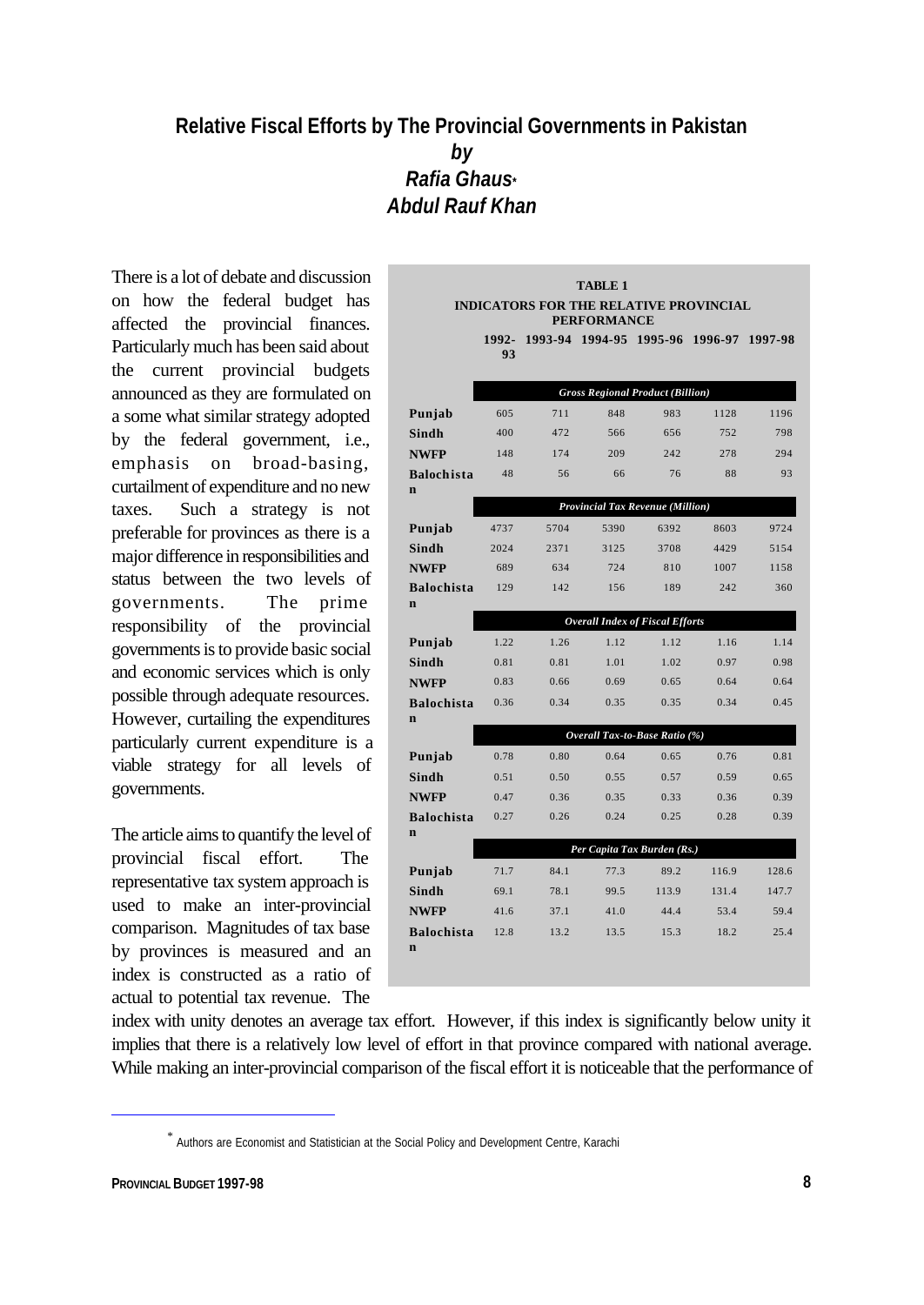Punjab is comparatively better than that of the other provinces, followed by Sindh, NWFP and Balochistan respectively (see Table 1).

Although it appears that the performance of Punjab is comparatively better than the other provinces, with the highest index of fiscal effort being at 1.14 but its tax-to-base ratio is only 0.81 percent. Implying that there is still more room for exploiting the tax-base. Nonetheless, their per capita tax incidence has increased by 10 percent because of efforts made in agriculture income tax, broadbasening and enhancement in some of the existing taxes and improvement in tax administration in the current fiscal year.

Sindh with an overall index of 0.98 stands at second position in 1997-98 while in the fiscal years 1994- 95 and 1995-96 it stand above the national average. This drop in index of fiscal effort is because of the fact that Sindh have not taken any measures to enhance their tax revenues in the current budget. Table 1 shows that tax to base ratio is also below the provincial combine average but it is growing at a rate of almost 5 percent per year. The per capita tax incidence is Rs. 148 in 1997-98 which is the highest among the provinces.

NWFP stands at third position with an overall index of 0.64, despite additional efforts for resource mobilisation in the budgets their index shows a decreasing trend. Such a tendency is mainly due to

underutilization of their tax base. This is obvious from negative growth in tax-to-base ratio. Balochistan's overall index in 1997-98 is 0.45. Although, the index represents the least effort on part the of the province, but, their base utilization is 0.39, which is the same as NWFP. Their index is showing a increasing trend over the years.

As far as individual taxes are concerned we have chosen seven major provincial taxes which contribute almost 80 percent of the total provincial tax revenue. Information regarding



tax revenue was available in the budget documents. However, there are data limitations on relevant tax bases. To overcome this difficulty we have taken appropriate proxies for tax bases. The relative provincial performance is as follows:

In stamp duty Punjab's fiscal effort is the best, followed by Sindh, NWFP and Balochistan (see Table 2). Although the bigger two provinces stand at first and second position but, their performance has been diminishing over the trend for the last five years. Five years annual compound growth in tax revenue under the stamp duty has been highest in Sindh (23 %), followed by NWFP (22 %), Balochistan (14 %) and Punjab (6 % only). Implying that there still exist room for modification within tax administration and tax rate revision. All the provinces have demonstrated a some what average performance in the motor vehicle tax which is the second largest source of provincial tax revenue.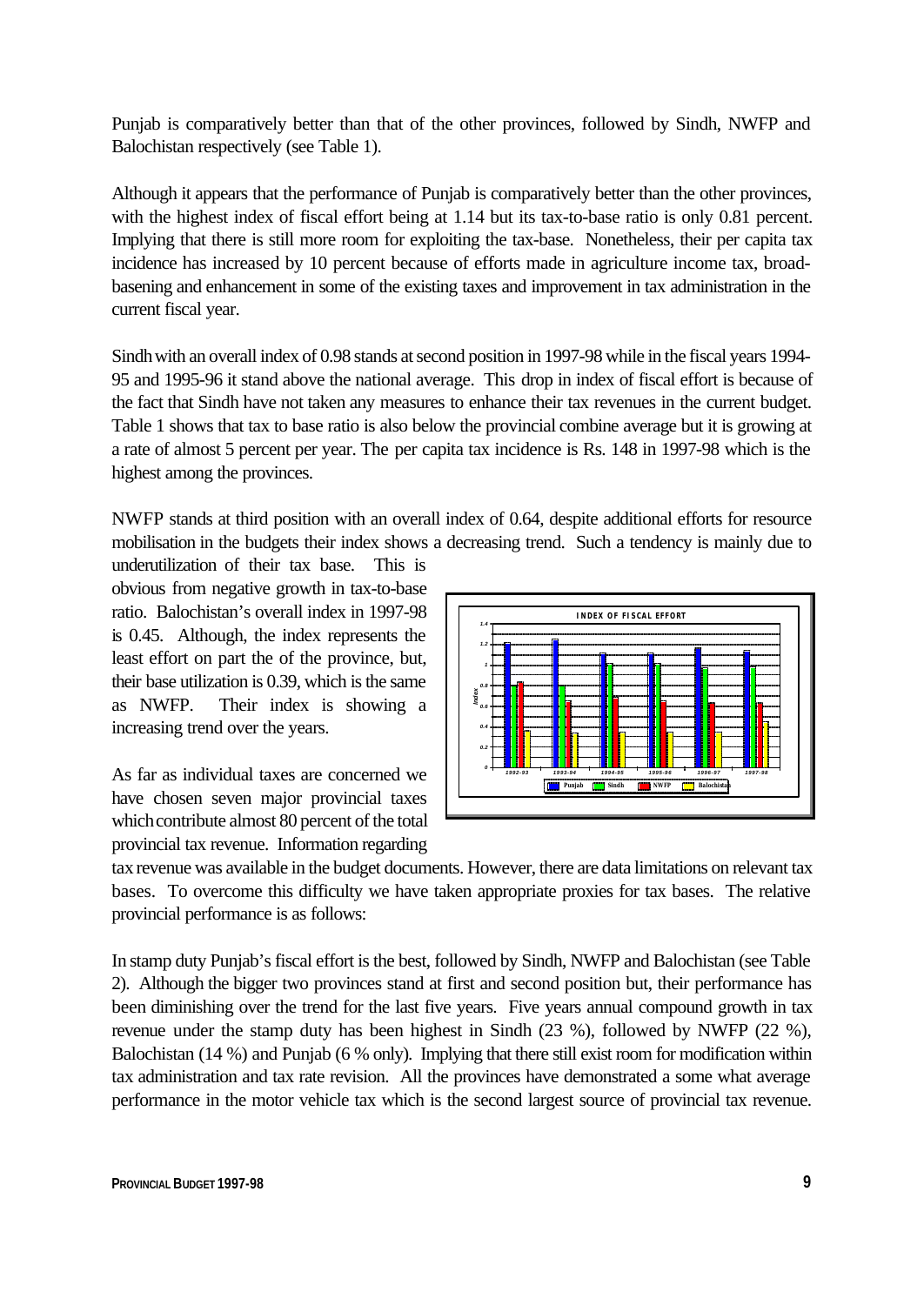Punjab and Sindh have performed above average, whereas, the performance of NWFP and Balochistan is 0.96 and 0.67 respectively.

NWFP has the best performance in land revenue, followed by Punjab province, whose index has decreased during the last five years. The indices for Sindh and NWFP stands at 0.24 and 0.20 only. Thus representing the adverse effect of the collection of ushr which has significantly eroded the land revenue base. Urban immovable property tax is the only tax in which Balochistan has shown the highest index as compared to other taxes. NWFP shows the poorest performance Sindh is marginally better. Sindh, on the other hand, performs better than the national average as far as tax on professions, trades and callings is concerned.

The index of fiscal effort for agriculture tax which provinces have recently introduced shows that Punjab province performance the best followed by Balochistan, NWFP and Sindh provinces. Punjab government has budgeted for Rs. 1.5 billion under this head. However, other three provinces; Sindh, NWFP and Balochistan have budgeted for Rs. 0.35, Rs. 0.15 and Rs. 0.1 billion, respectively.

In short, in terms of exploitation of revenue potential, the analysis reveals that focus needs to vary among provinces with Punjab concentrating on income related taxes, Sindh and

|                        |              |                               | <b>TABLE 2</b> |                                     |              |              |
|------------------------|--------------|-------------------------------|----------------|-------------------------------------|--------------|--------------|
|                        |              | <b>INDEX OF FISCAL EFFORT</b> |                |                                     |              |              |
|                        | 1992-<br>93  | 1993-94                       | 1994-95        | 1995-96                             | 1996-97      | 1997-98      |
|                        |              |                               |                |                                     |              |              |
|                        |              |                               |                | <b>Stamp Duties</b>                 |              |              |
| Punjab                 | 1.48         | 1.42                          | 1.16           | 1.17                                | 1.14         | 1.16         |
| Sindh                  | 0.61         | 0.66                          | 0.94           | 0.96                                | 0.99         | 0.98         |
| <b>NWFP</b>            | 0.41         | 0.56                          | 0.81           | 0.62                                | 0.71         | 0.62         |
| <b>Balochist</b>       | 0.15         | 0.14                          | 0.16           | 0.17                                | 0.18         | 0.18         |
| an                     |              |                               |                | <b>Motor Vehicle Tax</b>            |              |              |
| Punjab                 | 1.02         | 0.96                          | 1.16           | 1.04                                | 0.99         | 1.03         |
| Sindh                  | 1.01         | 1.16                          | 0.89           | 1.05                                | 1.11         | 1.05         |
| <b>NWFP</b>            | 1.07         | 0.97                          | 0.85           | 0.94                                | 0.97         | 0.96         |
| <b>Balochist</b>       | 0.68         | 0.75                          | 0.62           | 0.65                                | 0.70         | 0.67         |
| an                     |              |                               |                |                                     |              |              |
|                        |              |                               |                | <b>Agriculture Tax</b>              |              |              |
| Punjab                 | 1.72         | 1.74                          | 0.01           | 0.01                                | 1.47         | 1.26         |
| Sindh                  | 0.00         | 0.00                          | 0.49           | 0.27                                | 0.49         | 0.60         |
| <b>NWFP</b>            | 0.00         | 0.00                          | 8.64           | 9.33                                | 0.24         | 0.72         |
| <b>Balochist</b><br>an | 0.00         | 0.00                          | 0.00           | 0.00                                | 0.00         | 0.82         |
|                        |              |                               |                | <b>Land Revenue</b>                 |              |              |
| Punjab                 | 1.40         | 1.42                          | 1.42           | 1.36                                | 1.32         | 1.31         |
| Sindh                  | 0.24         | 0.19                          | 0.23           | 0.26                                | 0.22         | 0.24         |
| <b>NWFP</b>            | 0.71         | 0.67                          | 0.57           | 0.85                                | 1.13         | 1.13         |
| <b>Balochist</b>       | 0.24         | 0.18                          | 0.19           | 0.18                                | 0.19         | 0.20         |
| an                     |              |                               |                |                                     |              |              |
|                        |              |                               |                | Tax on Transfer of Property         |              |              |
| Punjab                 | 1.16         | 1.31                          | 0.93           | 0.80                                | 0.80<br>1.61 | 0.78         |
| Sindh<br><b>NWFP</b>   | 1.03         | 0.80<br>0.37                  | 1.37<br>0.34   | 1.59<br>0.33                        | 0.25         | 1.68<br>0.14 |
| <b>Balochist</b>       | 0.33<br>0.50 | 0.40                          | 0.53           | 0.46                                | 0.47         | 0.48         |
| an                     |              |                               |                |                                     |              |              |
|                        |              |                               |                | Urban Immovable Property Tax        |              |              |
| Punjab                 | 1.32         | 1.31                          | 1.31           | 1.42                                | 1.27         | 1.26         |
| Sindh                  | 0.63         | 0.68                          | 0.72           | 0.54                                | 0.78         | 0.80         |
| <b>NWFP</b>            | 0.48         | 0.44                          | 0.37           | 0.40                                | 0.35         | 0.39         |
| <b>Balochist</b>       | 1.23         | 1.11                          | 1.06           | 1.04                                | 0.98         | 0.92         |
| an                     |              |                               |                | Tax on Profession, Trade & Callings |              |              |
| Punjab                 | 0.82         | 0.73                          | 0.65           | 0.65                                | 0.91         | 0.75         |
| Sindh                  | 1.73         | 1.90                          | 2.02           | 1.99                                | 1.56         | 1.83         |
| <b>NWFP</b>            | 0.23         | 0.20                          | 0.21           | 0.31                                | 0.26         | 0.28         |
| <b>Balochist</b>       | 0.06         | 0.05                          | 0.04           | 0.03                                | 0.01         | 0.01         |
| an                     |              |                               |                |                                     |              |              |
|                        |              |                               |                | <b>Other Provincial taxes</b>       |              |              |
| Punjab                 | 0.92         | 1.09                          | 0.95           | 1.04                                | 1.09         | 1.08         |
| Sindh                  | 1.11         | 1.05                          | 1.29           | 1.21                                | 1.15         | 1.18         |
| <b>NWFP</b>            | 1.26         | 0.68                          | 0.62           | 0.48                                | 0.39         | 0.35         |
| <b>Balochist</b><br>an | 0.38         | 0.34                          | 0.34           | 0.31                                | 0.44         | 0.42         |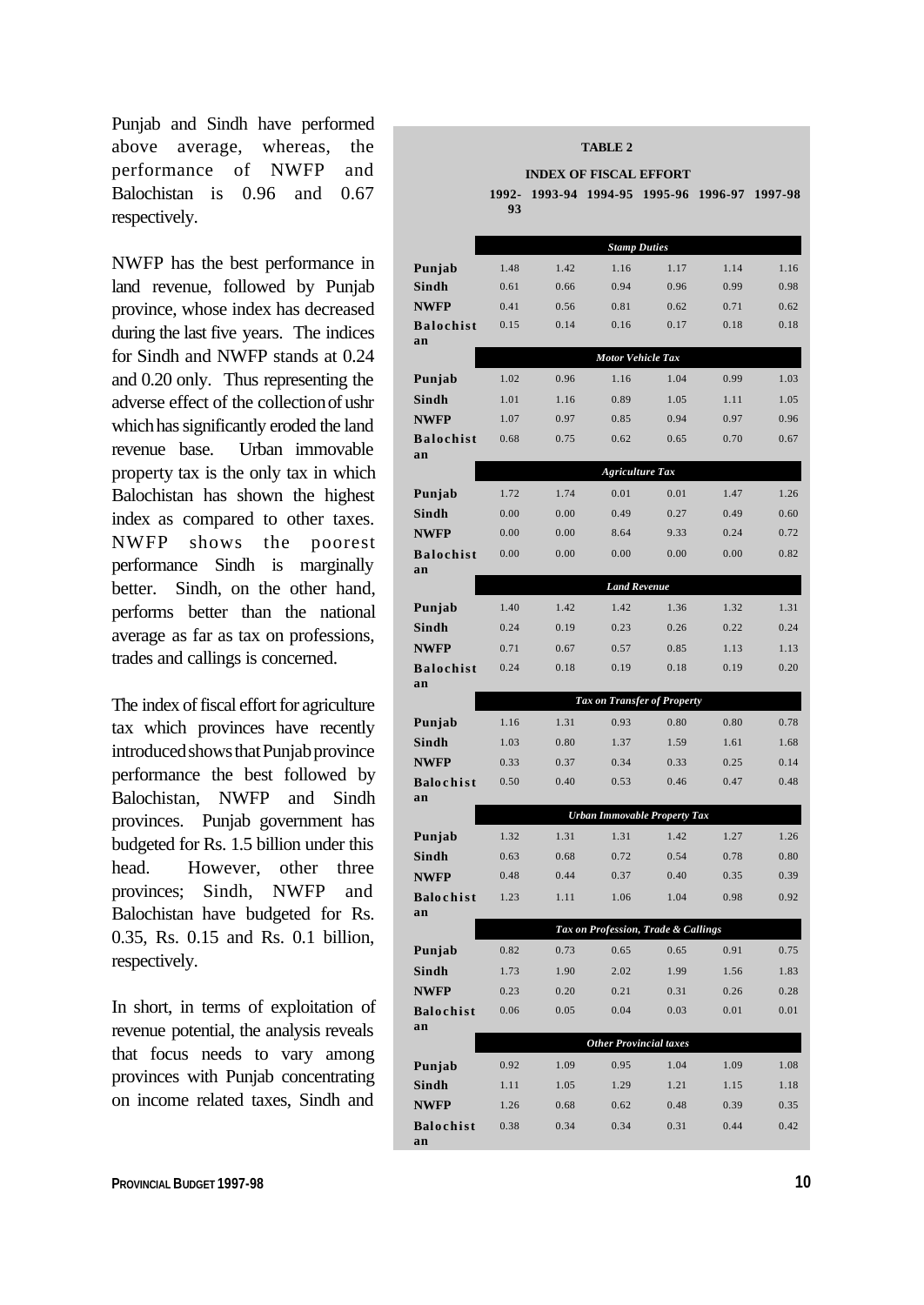NWFP on property related while Balochistan can develop most of its taxes.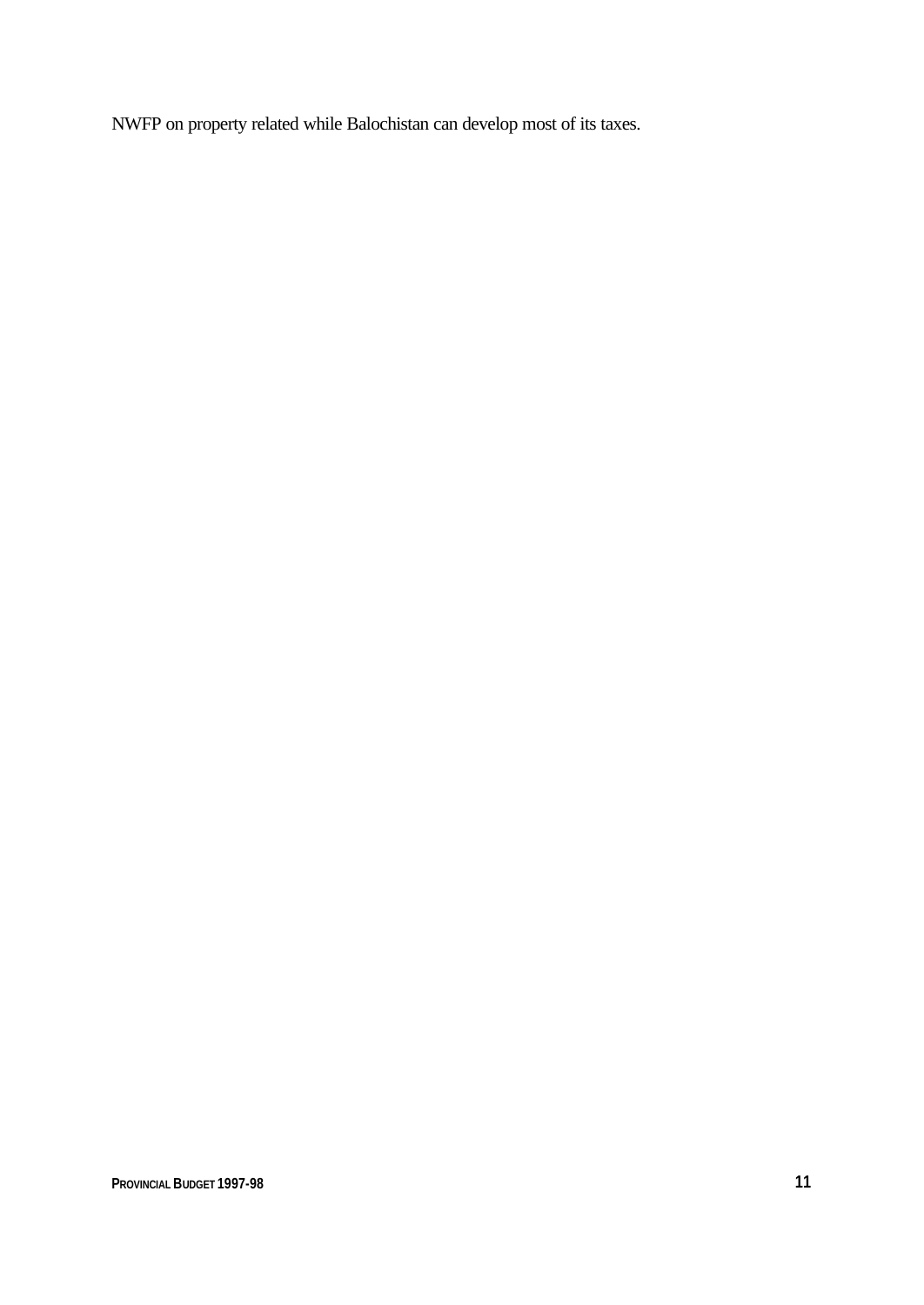## **Impact of Provincial Budgets on Social Sector Development by** *Rao Asif Iqbal & Abu Nasar*\*

Alongwith implementation constraints on efficient and productive use of resources, inadequate level of resources allocated to social sectors have been identified as part of the problem in delivering effective social services. Provincial governments budgets for 1997-98 have been formulated in a situation when Federal government, and consequently provincial governments, are facing a severe resource crunch. Federal government has almost frozen its level of current expenditure and resources for development expenditure have also been severely squeezed to reduce the fiscal deficit. Provincial governments have also slashed their expenditures, particularly development expenditure, in order to match available resources. The major responsibility for delivering social services rests with the provincial governments and these consume a very large proportions of provincial expenditure.

The total expenditure of the four provincial governments combined, both recurring and development expenditure, is estimated at Rs 202 billion for fiscal year 1997-98. It is apparently 11.3 percent higher than the outlays for 1996-97, Nominal compound growth of provincial expenditures over 1995-96 is 4.5 percent per annum when current expenditure grew at the rate of 8 percent per annum. On the other hand , however development expenditure registered a negative growth of over 8 percent. The share of development outlay in total expenditure has declined from 23 percent in 1995-96 to 18

| <b>TABLE 1</b><br><b>TOTAL EXPENDITURE BY PROVINCIAL GOVERNMENTS</b><br>(Four Provinces Combined) |         |             |         |                 |  |
|---------------------------------------------------------------------------------------------------|---------|-------------|---------|-----------------|--|
|                                                                                                   |         |             |         | [Rs in Billion] |  |
|                                                                                                   | 1995-96 | 1996-9<br>7 | 1997-98 | ACGR            |  |
|                                                                                                   | (R)     | (R)         | (B)     | (% )            |  |
| <b>Current Expenditure</b>                                                                        | 141.9   | 151.0       | 165.8   | 8.1             |  |
| General Admin. & Debt Servicing etc.                                                              | 69.2    | 70.4        | 75.0    | 4.1             |  |
| <b>Social Services</b>                                                                            | 52.1    | 58.5        | 66.3    | 12.8            |  |
| <b>Economic Services</b>                                                                          | 20.7    | 22.1        | 24.5    | 8.9             |  |
| Development Expenditure                                                                           | 43.0    | 30.4        | 36.3    | $-8.2$          |  |
| Social services                                                                                   | 19.7    | 17.4        | 21.6    | 4.8             |  |
| <b>Economic Services</b>                                                                          | 23.4    | 13.0        | 14.7    | $-20.7$         |  |
| <b>TOTAL EXPENDITURE</b>                                                                          | 185.0   | 181.5       | 202.1   | 4.5             |  |
| <b>Percentage Share of Social Services in Total Expenditures</b>                                  |         |             |         |                 |  |
| Total                                                                                             | 38.8    | 41.8        | 43.5    |                 |  |
| Development                                                                                       | 10.6    | 9.6         | 10.7    |                 |  |
| Recurring                                                                                         | 28.1    | 32.3        | 32.8    |                 |  |
| <b>Source:</b> Budget Documents of Provincial Governments                                         |         |             |         |                 |  |

percent in 1997-98 which is perhaps the lowest in the 1990s. Interestingly, despite of all resource crunch, share of social sectors in total expenditure has increased from about 39 percent in 1995-96 to over 43 percent in 1997-98 mainly due to enhanced share of current expenditure rising from 28 percent to about 33 percent of the total expenditure for the same period. Within development outlays, the share of resources allocated to social sectors rose significantly from 46 percent to about 60 percent

<sup>\*</sup> The Writers are Economist and Statistician at Social Policy and Development Centre (SPDC), Karachi.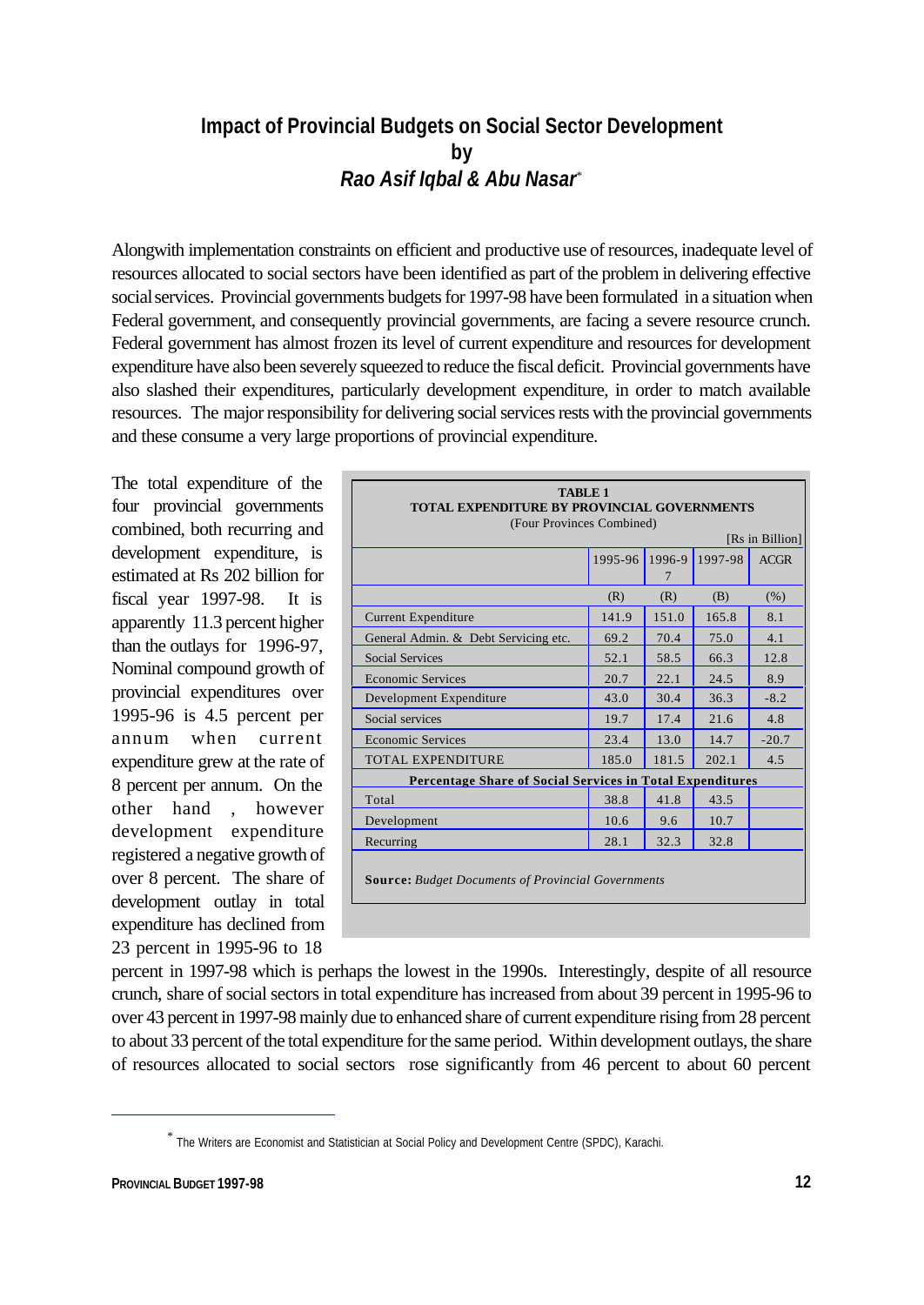indicating, to some extent, the commitment of provinces towards protecting expenditures in social sectors. This increasing share represents an attempt by the provincial governments to divert expenditures towards social sectors.

On a closer examination , the share profile of different sectors in total expenditures and growth trends over the last year (1996-97) reveal less than what they hide. First, the total availability of resources has not increased in line with past trend. Second, the fiscal year 1996-97 was unusual with respect to fiscal management and economic development and, therefore, an unrepresentative bench mark year for assessing nominal growth rates and shares in expenditure. The Finance Minister Senator Sartaj Aziz has also termed the current financial year as the worst in the country's financial history. Third, it is not merely the share but the real growth in expenditure which is important while analysing the impact of expenditure priorities.

Adequacy of the level of provincial government expenditures on social sectors can also be examined in terms of expenditure to GDP ratio as presented in Table 2. The analysis reveals that provincial governments failed to sustain the social sector expenditure to GDP ratio at the previous level which declined from 3.3 percent in 1995-96 to 3.1 in 1997-98. The decline is visible in both the development and recurring expenditure. The former falling from 0.9 percent to 0.7 and the latter from 2.4 percent to 2.3 percent respectively.

| TABLE 2<br><b>SOCIAL SECTOR EXPENDITURE BY PROVINCIAL</b><br><b>GOVERNMENTS</b>                   |      |      |      |  |  |  |
|---------------------------------------------------------------------------------------------------|------|------|------|--|--|--|
| AS PERCENTAGE OF GDP<br>1995-96 1996-97 1997-98                                                   |      |      |      |  |  |  |
|                                                                                                   | (R)  | (R)  | (B)  |  |  |  |
| Development<br>Expenditure                                                                        | 0.91 | 0.70 | 0.75 |  |  |  |
| Recurring<br>Expenditure                                                                          | 2.40 | 2.34 | 2.30 |  |  |  |
| <b>Total Expenditure</b>                                                                          | 3.30 | 3.03 | 3.05 |  |  |  |
| Budget documents of provincial governments<br>Sources:<br>Economic Survey, Government of Pakistan |      |      |      |  |  |  |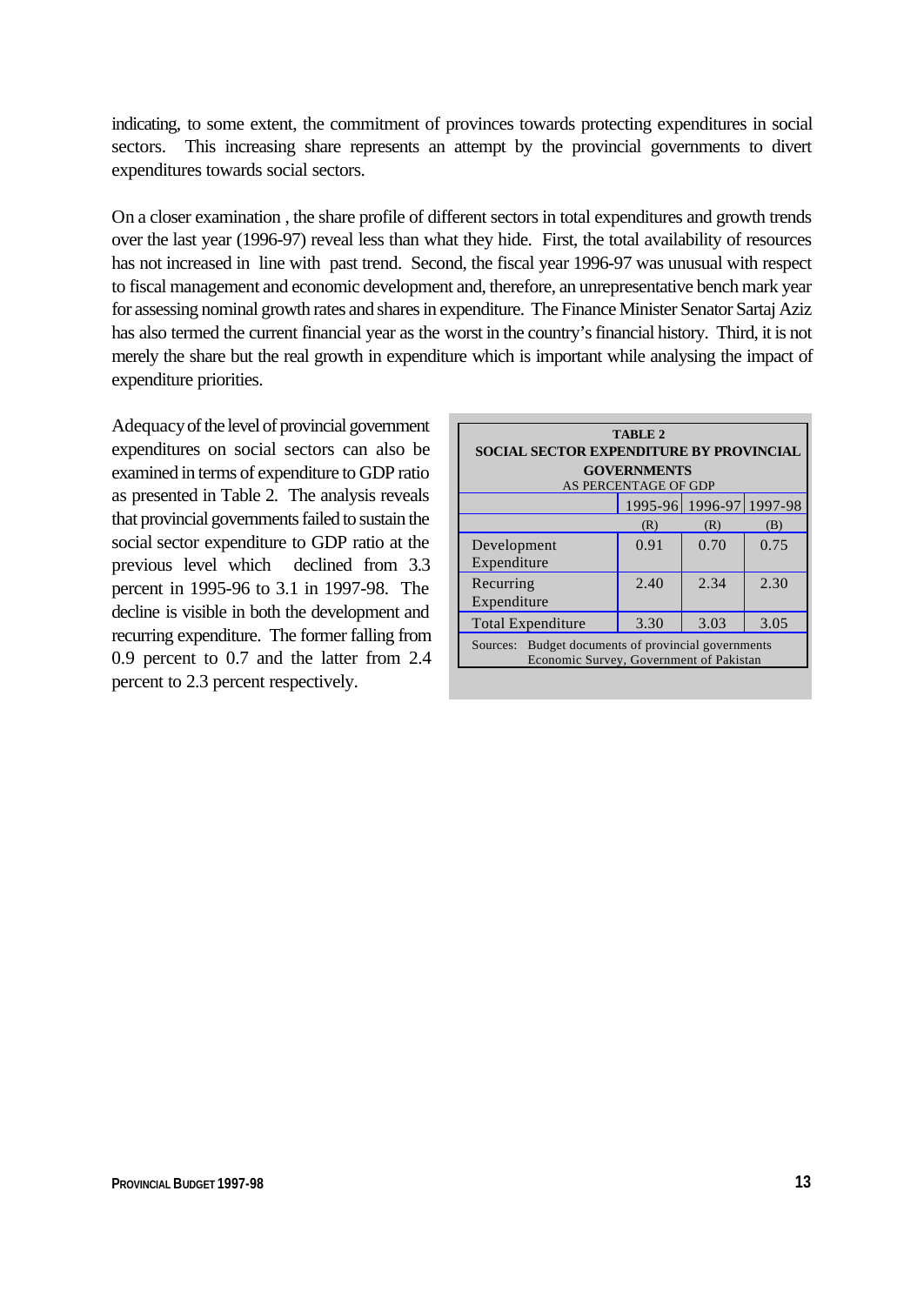| <b>TABLE 3</b><br><b>REAL GROWTH IN SOCIAL SECTOR</b><br><b>EXPENDITURE</b><br><b>At Constant Prices of 1990-91</b><br>[Percent] |                          |                          |  |  |  |
|----------------------------------------------------------------------------------------------------------------------------------|--------------------------|--------------------------|--|--|--|
|                                                                                                                                  | 1995-96<br>to<br>1996-97 | 1995-96<br>to<br>1997-98 |  |  |  |
| <b>Development Expenditure</b>                                                                                                   | $-20.6$                  | $-5.0$                   |  |  |  |
| Punjab                                                                                                                           | $-13.3$                  | 7.8                      |  |  |  |
| Sindh                                                                                                                            | $-30.2$                  | $-22.5$                  |  |  |  |
| <b>NWFP</b>                                                                                                                      | $-22.6$                  | $-18.9$                  |  |  |  |
| Balochistan                                                                                                                      | $-21.1$                  | 3.9                      |  |  |  |
| <b>Recurring Expenditure</b>                                                                                                     | 0.8                      | 2.4                      |  |  |  |
| Punjab                                                                                                                           | 5.0                      | 4.2                      |  |  |  |
| Sindh                                                                                                                            | $-6.7$                   | $-1.7$                   |  |  |  |
| <b>NWFP</b>                                                                                                                      | 3.6                      | 2.5                      |  |  |  |
| <b>Balochistan</b>                                                                                                               | $-9.0$                   | 2.6                      |  |  |  |
| <b>Total Expenditure</b>                                                                                                         | $-5.0$                   | 0.4                      |  |  |  |
| Punjab                                                                                                                           | 0.9                      | 5.0                      |  |  |  |
| Sindh                                                                                                                            | $-12.9$                  | $-6.7$                   |  |  |  |
| <b>NWFP</b>                                                                                                                      | $-5.1$                   | $-4.1$                   |  |  |  |
| <b>Balochistan</b>                                                                                                               | $-14.3$                  | 3.2                      |  |  |  |

Inter-provincial comparison of social sector expenditures by all provincial governments is illustrated in Table 4. The story repeats. Allocations under recurring expenditure to the social sectors in the next fiscal year we will increase in all the four provinces against the expenditure incurred in 1995-96. Development allocations, compared to 1995-96, are budgeted to increase, in nominal rupee terms, by Rs 3.1 billion in Punjab and by Rs 0.9 billion in Balochistan. A significant cut down amounting to Rs 1.3 billion and 0.9 billion has occurred in Sindh and NWFP respectively.

It is obvious from the above analysis that the provinces of Puanjb and Balochistan are able to sustain a relatively adequate level of expenditures for social sectors, particularly

Provincial expenditures on social sectors have recorded a modest real growth of 0.4 percent per annum from 1995-96 to 1997-98. Recurring expenditure grew at 2.4 percent and development expenditures winessed a negative growth of 5 percent. Amongst the provinces, Punjab has been able to maintain a higher growth compared to other provinces. At constant prices of 1990-91, total expenditure increased at the rate of 5 percent and over 3 percent in Punjab and Balochistan respectively. Sindh and NWFP are lagging behind with a negative growth in total expenditures on social sectors. In the context of development expenditures, a positive real growth is visible in Punjab (7.8%) and Balochistan (3.9%) while there appears a massive decline in development expenditures in the case of Sindh and NWFP (see Table 3). However, the growth of recurring expenditure has been positive except in the province of Sindh. Altogether, Sindh seems to be the major loser with decline in real growth of both development and recurring expenditures on social sectors.

|                    | <b>SECTOR EXPENDITURE</b> |         | [Rs in Billion] |
|--------------------|---------------------------|---------|-----------------|
|                    | 1995-96                   | 1996-97 | 1997-98         |
|                    | (R)                       | (R)     | (B)             |
| <b>PUNJAB</b>      | 34.2                      | 38.4    | 45.8            |
| Development        | 7.7                       | 7.4     | 10.8            |
| Recurring          | 26.5                      | 31.0    | 34.9            |
| <b>SINDH</b>       | 17.6                      | 17.1    | 18.6            |
| Development        | 4.7                       | 3.6     | 3.4             |
| Recurring          | 13.0                      | 13.5    | 15.2            |
| <b>NWFP</b>        | 13.3                      | 14.0    | 14.9            |
| Development        | 4.4                       | 3.8     | 3.5             |
| Recurring          | 8.8                       | 10.2    | 11.3            |
| <b>BALOCHISTAN</b> | 6.7                       | 6.4     | 8.6             |
| Development        | 2.9                       | 2.6     | 3.8             |
| Recurring          | 3.7                       | 3.8     | 4.8             |

development outlays, in the recent budget. However, Sindh and NWFP will lag behind. What factors have enabled Punjab to exhibit a relatively better performance? Have they got the message of the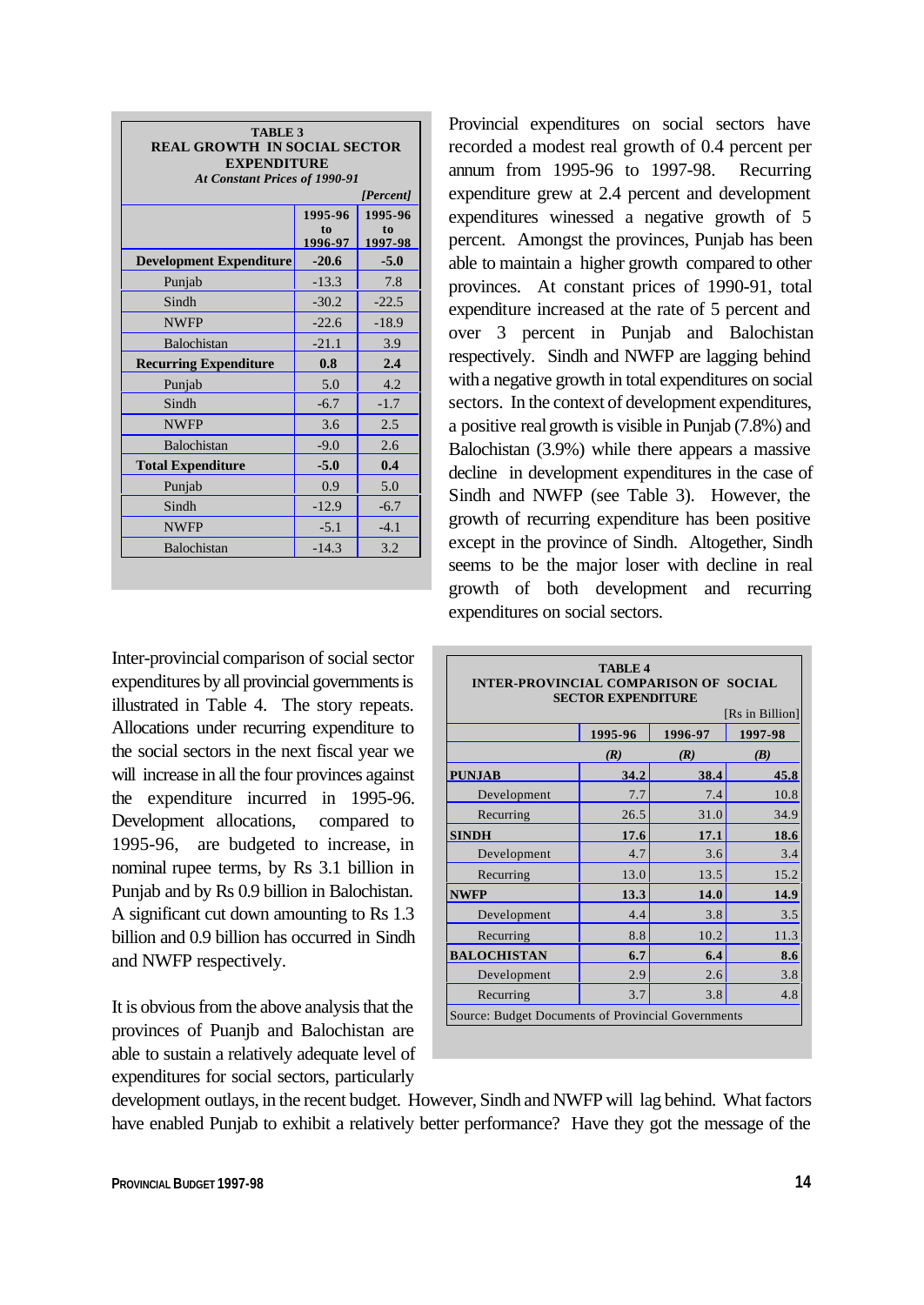federal government to do away with the high dependance on federal transfers and try to fully exploit their own potential resources? Unfortunately, the answer is not "yes".

It is very interesting to note that in the total Annual Development Programmes of respective provincial governments, Punjab's own contribution in financing its ADP is the lowest among all the provinces even in absolute rupee terms. The government of Punjab has contributed only Rs 1.0 billion (less than 7 percent) in its total ADP outlay of Rs 15.0 billion while remaining part of ADP is being financed through soft loan from federal government of Rs 6.0 billion and foreign assistance of Rs 6.3 billion. Own contributions of other provinces to their ADPs are Sindh Rs 1.2 billion, NWFP Rs 3.0 billion and Balochistan Rs 2.8 billion. As a matter of fact, contributions of smaller provinces in their ADPs are greater than the bigger ones, over 60 percent in NWFP and 48 percent in Balochistan. It seems that federal assistance in terms of soft development loans is geared towards the province of Punjab. This is in line with historical sharing principals, namely, in keeping with the size of populations. In conclusion, it can be stated that the increase in the shares of social sectors in total provincial expenditures is merely window dressing. In actual reality, it appears that social sectors are going to suffer and the impact of recent provincial budgets on social sector development does not seem encouraging. Provincial governments will have to make more efforts to achieve at least the expenditure level of pervious years.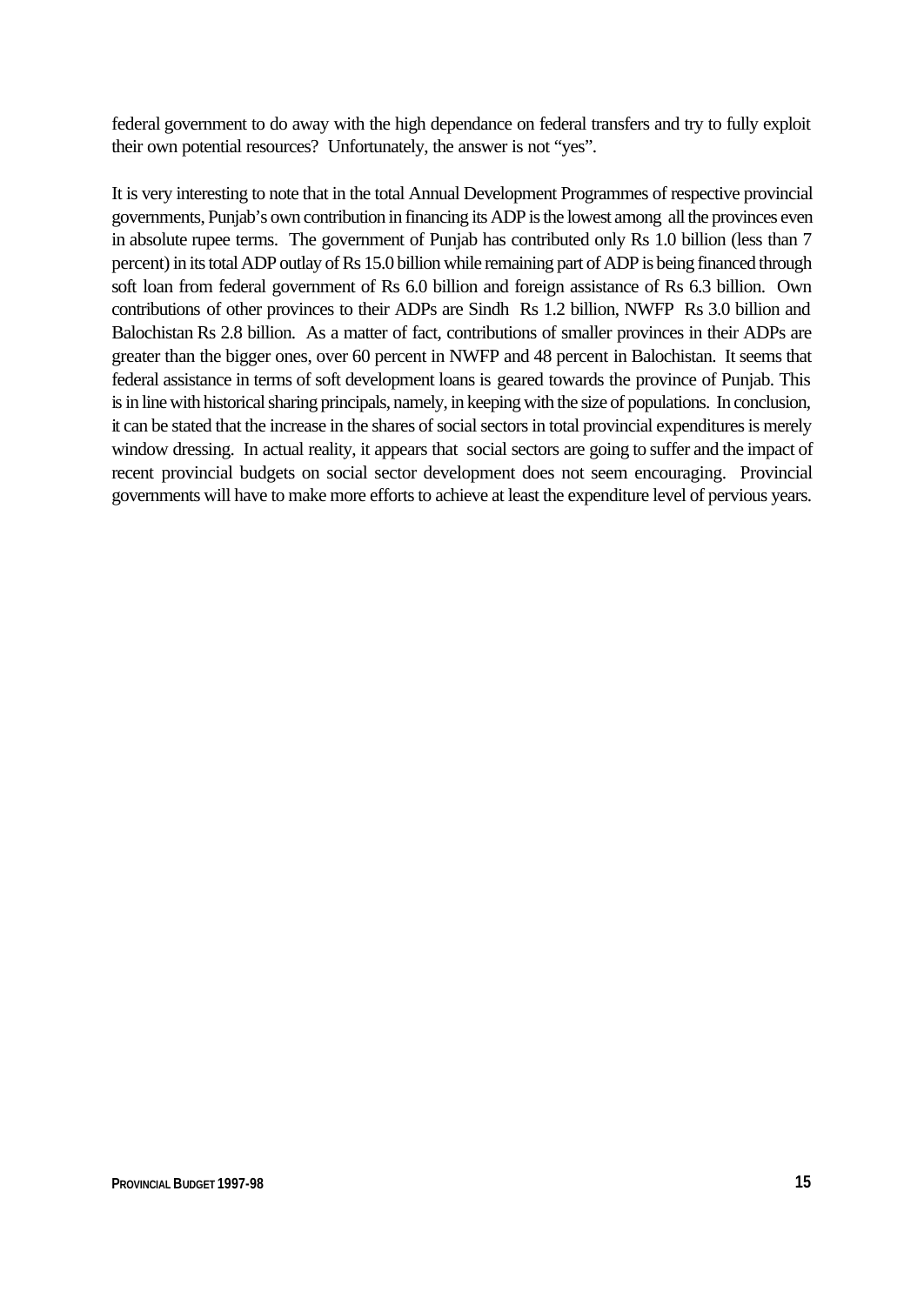## **Is Sap Expenditure Priority Still Valid? by** *Zafar H. Ismail, Nadeem Ahmed and Aisha Bano*?

The paradigm that growth in the economic wealth of nations is sustainable only if it is accompanied by a corresponding improvement in its human capital and the quality of life that its residents enjoy. Improvements in the social well-being of a nation can be judged by public expenditure on the basic social services, which, after all are the responsibility of the state. Since 1992-93 Pakistan has been pursuing an accelerated programs to improve these indicators through the Social Action Programme (SAP).

The general impression is that owing to a financial crunch, the governments in Pakistan have backtracked on their commitment, both to the nation and the international donor community, in their outlays on SAP. One way of judging whether the outlays by government are in line with the

commitments made is to examine their relationship to the economy at large. In other words, what is their relationship to the GDP? Table 1 shows that the target for 1996-97 was 2.24 percent and that expenditures during the year would be 2.19 percent of the GDP. The commitment for the terminal year of SAP-I with the donors was 1.7 percent. Thus the government has over-achieved financial outlays. For 1997- 98, the start of SAP-II, the outlays are expected to be 2.17 percent, again higher than required. The commitment by government is, therefore, amply indicated. As may be expected the lion's share of allocations is for primary education, then followed by health, water supply and population welfare, in that order. A minuscule share is assigned to the "other" segment which caters for monitoring and evaluation and the newly introduced

| TABLE 1<br>SAP Expenditures and GDP $(\%)$                                           |               |                |               |  |  |
|--------------------------------------------------------------------------------------|---------------|----------------|---------------|--|--|
|                                                                                      | 1996-97       | 1997-98        |               |  |  |
|                                                                                      | <b>Budget</b> | <b>Revised</b> | <b>Budget</b> |  |  |
| Outlay as % of<br><b>GDP</b>                                                         | 2.24          | 2.19           | 2.17          |  |  |
| Education                                                                            | 1.41          | 1.41           | 1.40          |  |  |
| Health                                                                               | 0.44          | 0.43           | 0.41          |  |  |
| <b>Water Supply</b>                                                                  | 0.29          | 0.28           | 0.28          |  |  |
| <b>Population Welfare</b>                                                            | 0.08          | 0.07           | 0.07          |  |  |
| Other                                                                                | 0.02          | 0.01           | 0.01          |  |  |
| <b>Source: Provincial Governments, Federal Area Administration</b><br>and Ministries |               |                |               |  |  |

Participatory Development Programme. This latter is an experiment which is designed to increase the participation of NGOs in both the delivery of services and in mobilizing the community for their integration into the development process.

<sup>?</sup> The authors are Principal Specialist, Economist and Research Assistant with the Social Policy and Development Centre (Karachi).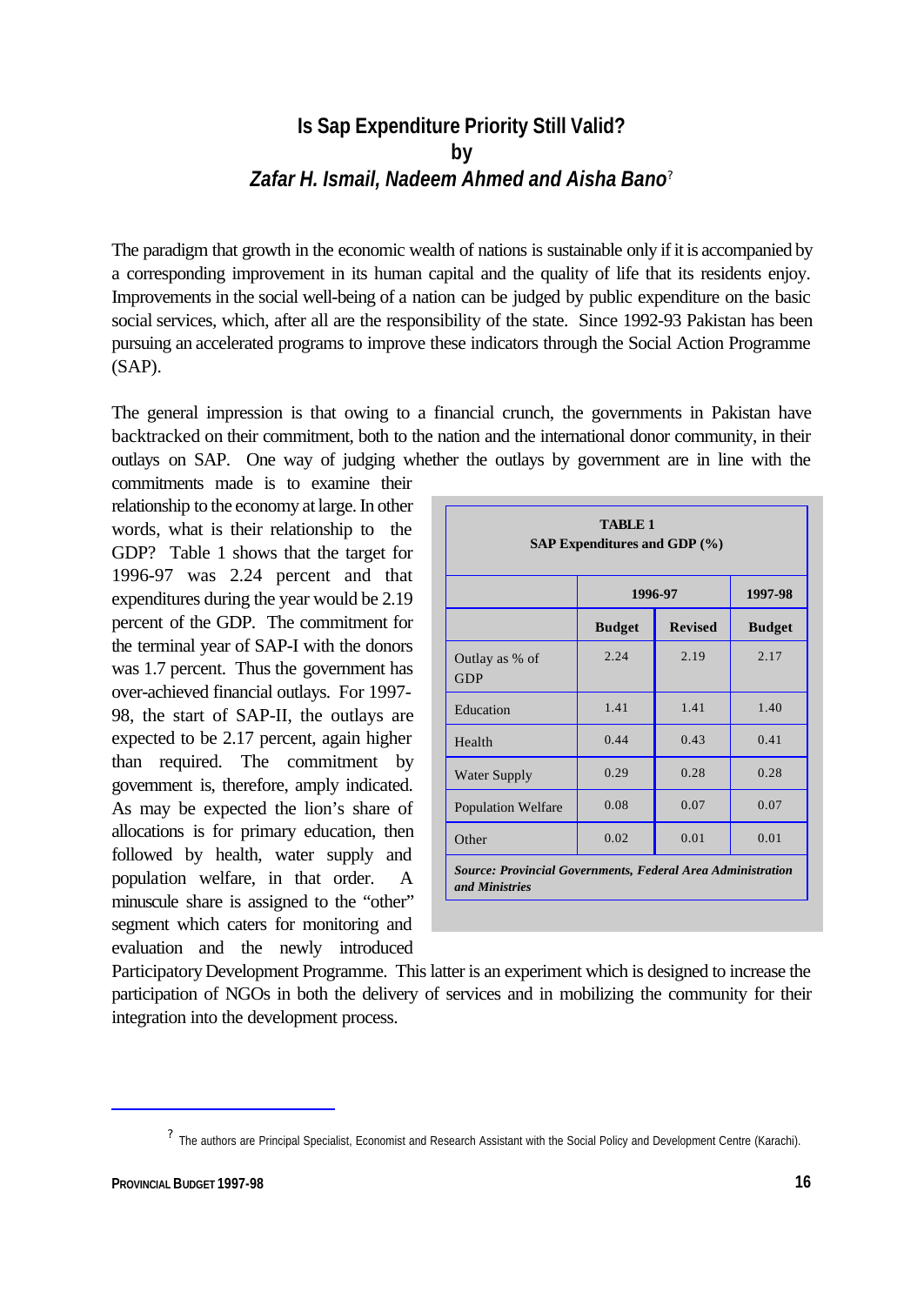An alternative way of judging the commitment to SAP is to look at SAP expenditures during the current fiscal year and those proposed for the next. This is shown in Table 2. This shows that aggregated for all regions and governments in Pakistan, expenditures (combined recurring and development) on SAP were nearly as allocated, 98 percent of the targeted level for 1996-97. These will increase by 13.8 percent next year. The former clearly indicates the intent of the government to fully protect SAP allocations from the cuts they have had to impose on other sectors of the economy as a result of substantial declines in resource availability during the year. The latter, moreover, is an increase of nearly 5 percent in real terms and is indicative of their combined commitment to investment in the SAP sectors.

| <b>TABLE 2</b><br><b>SUMMARY OF SAP EXPENDITURES</b><br>$(Rs.$ million)    |               |                |                    |               |                 |  |  |
|----------------------------------------------------------------------------|---------------|----------------|--------------------|---------------|-----------------|--|--|
|                                                                            |               | 1996-97        |                    |               | 1997-98         |  |  |
|                                                                            | <b>Budget</b> | <b>Revised</b> | Performance<br>(%) | <b>Budget</b> | Growth<br>(9/0) |  |  |
| Federal                                                                    | 7816.0        | 7109.0         | 91.0               | 7864.2        | 10.6            |  |  |
| Recurring                                                                  | 2017.3        | 1928.3         |                    | 2308.8        |                 |  |  |
| Development                                                                | 5798.7        | 5180.7         |                    | 5555.4        |                 |  |  |
| Punjab                                                                     | 25118.0       | 25341.0        | 100.9              | 28890.8       | 14.0            |  |  |
| Recurring                                                                  | 18754.0       | 19086.0        |                    | 21564.2       |                 |  |  |
| Development                                                                | 6364.0        | 6255.0         |                    | 7326.6        |                 |  |  |
| <b>Sindh</b>                                                               | 9573.0        | 8928.0         | 93.3               | 9623.0        | 7.8             |  |  |
| Recurring                                                                  | 6619.0        | 6626.0         |                    | 7120.0        |                 |  |  |
| Development                                                                | 2954.0        | 2302.0         |                    | 2503.0        |                 |  |  |
| <b>NWFP</b>                                                                | 8837.0        | 9047.0         | 102.4              | 10462.0       | 15.6            |  |  |
| Recurring                                                                  | 4663.0        | 4863.0         |                    | 6055.0        |                 |  |  |
| Development                                                                | 4174.0        | 4184.0         |                    | 4407.0        |                 |  |  |
| <b>Balochistan</b>                                                         | 4697.0        | 4503.0         | 95.7               | 5649.0        | 25.4            |  |  |
| Recurring                                                                  | 2386.0        | 2382.0         |                    | 2906.0        |                 |  |  |
| Development                                                                | 2311.0        | 2121.0         |                    | 2743.0        |                 |  |  |
| <b>National</b>                                                            | 56041.0       | 54928.0        | 98.0               | 62489.0       | 13.8            |  |  |
| Recurring                                                                  | 34439.3       | 34885.3        |                    | 39954.0       |                 |  |  |
| Development                                                                | 21601.7       | 20042.7        |                    | 22535.0       |                 |  |  |
| Source: Provincial Governments, Federal Area Administration and Ministries |               |                |                    |               |                 |  |  |

A comparison by region indicates that the performance of expenditure last year was somewhat similar for all regions and governments. Punjab and NWFP are expected to end the year 1996-97 with a higher than targeted level of expenditure. However, the growth in allocations for the next year vary from region to region. The Federal Government's outlay (covering all areas under their control and some national programmes, e.g., Lady Health Workers, Expanded Programme of Immunisation, Family Planning) is targeted to increase by 10.5 percent. Punjab plans to increase outlays by 14 percent. Both NWFP and Balochistan plan substantially higher rates of increase. The province of Sindh, however, appears to have planned increase of only 7.8 percent, one percentage point lower than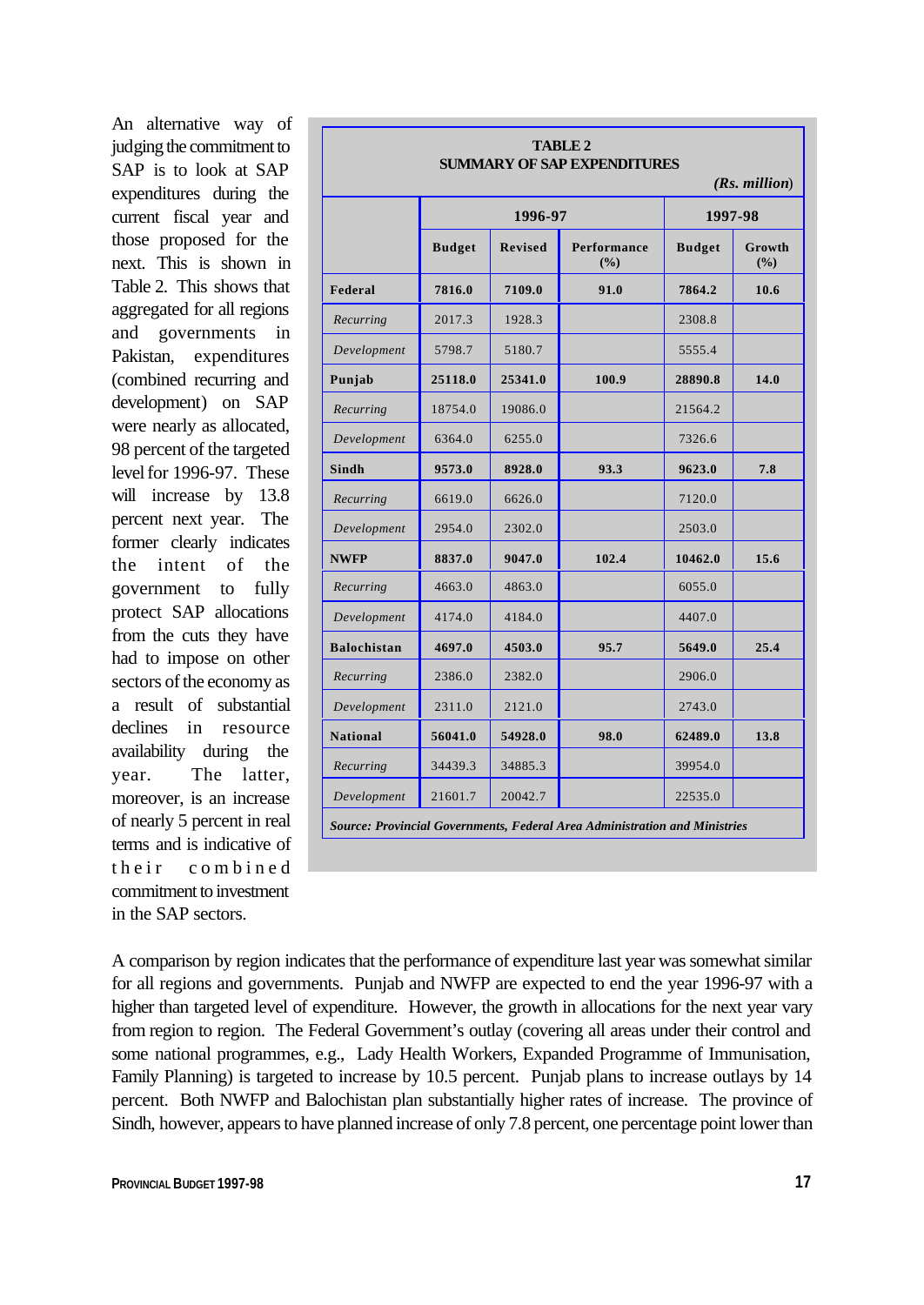the expected inflation rate next year. In other words, Sindh plans to reduce its outlays on SAP in real terms.

The inter-sectoral comparison of aggregate expenditures is shown in Table 3. This shows that the utilisation of allocations by the primary education, primary health and water supply sectors has been satisfactory. However, the low utilisation rate for population welfare is indicative of a breakdown in the system of delivering these services. A closer analysis would indicate that this is attributable largely to development outlays, that is the actual delivery of the product family planning material to the end-user. As this would appear to be true, then the claims for a reduction in the population growth is suspected. The Participatory Development Program started nearly half-way during the current year and the monitoring and evaluation activities have also apparently been allowed to slide.

| <b>TABLE 3</b><br><b>SECTORAL DISTRIBUTION OF SAP EXPENDITURES</b><br>$(Rs$ Million |               |                |                    |               |               |  |  |
|-------------------------------------------------------------------------------------|---------------|----------------|--------------------|---------------|---------------|--|--|
|                                                                                     |               | 1996-97        |                    |               | 1997-98       |  |  |
|                                                                                     | <b>Budget</b> | <b>Revised</b> | Performance<br>(%) | <b>Budget</b> | Growth<br>(%) |  |  |
| Recurring                                                                           | 34439.3       | 34885.3        | 101.3              | 39954.0       | 14.5          |  |  |
| Education                                                                           | 26678.0       | 26913.0        | 100.9              | 30956.8       | 15.0          |  |  |
| Health                                                                              | 5854.0        | 6081.0         | 103.9              | 7000.6        | 15.1          |  |  |
| <b>Water Supply</b>                                                                 | 1875.0        | 1862.0         | 99.3               | 1962.8        | 5.4           |  |  |
| Population<br>Welfare                                                               | 32.0          | 29.0           | 90.6               | 33.0          | 13.8          |  |  |
| Other                                                                               | 0.3           | 0.3            | 100.0              | 0.8           | 166.7         |  |  |
| Developmen                                                                          | 21601.7       | 20042.7        | 92.8               | 22535.0       | 12.4          |  |  |
| Education                                                                           | 8604.0        | 8370.0         | 97.3               | 9425.5        | 12.6          |  |  |
| Health                                                                              | 5199.0        | 4576.0         | 88.0               | 4684.7        | 2.4           |  |  |
| <b>Water Supply</b>                                                                 | 5403.0        | 5101.0         | 94.4               | 6195.7        | 21.5          |  |  |
| Population<br>Welfare                                                               | 2001.0        | 1707.0         | 85.3               | 2073.0        | 21.4          |  |  |
| Other                                                                               | 394.7         | 288.7          | 73.1               | 156.1         | $-45.9$       |  |  |
| <b>Total</b>                                                                        | 56041.0       | 54928.0        | 98.0               | 62489.0       | 13.8          |  |  |
| Education                                                                           | 35282.0       | 35283.0        | 100.0              | 40382.3       | 14.5          |  |  |
| Health                                                                              | 11053.0       | 10657.0        | 96.4               | 11685.3       | 9.6           |  |  |
| <b>Water Supply</b>                                                                 | 7278.0        | 6963.0         | 95.7               | 8158.5        | 17.2          |  |  |
| Population<br>Welfare                                                               | 2033.0        | 1736.0         | 85.4               | 2106.0        | 21.3          |  |  |
| Other                                                                               | 395.0         | 289.0          | 73.2               | 156.9         | $-45.7$       |  |  |
| Source: Provincial Governments, Federal Area Administration and Ministries          |               |                |                    |               |               |  |  |

Therefore, the lowest rate of utilisation in the "others" category.

A further analysis of Table 3 suggests that the utilisation of recurring expenditures is substantially higher than that for development. The latter may be explained as being the result of a number of causes. These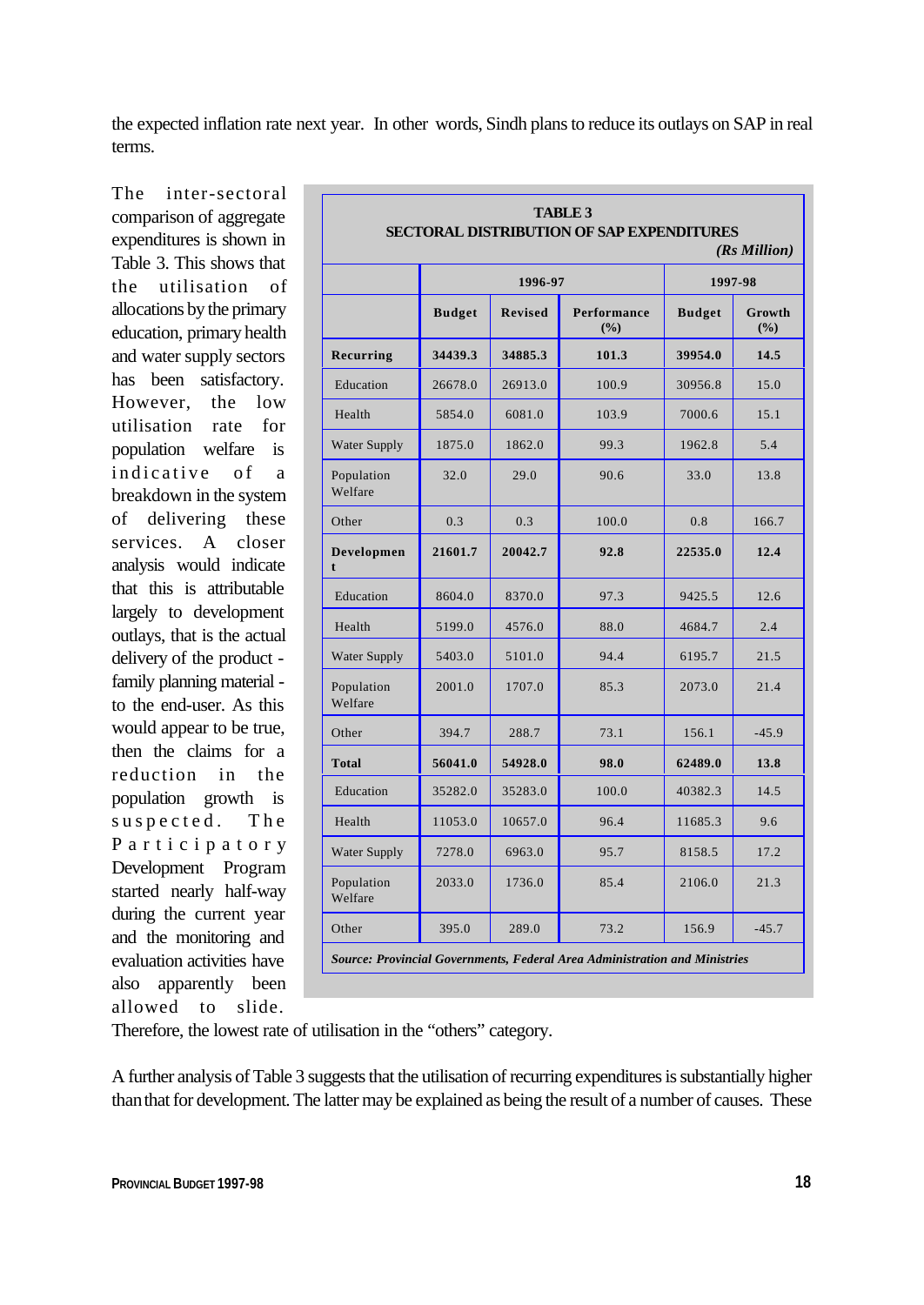include, but are not limited to, delays in releases from both the finance departments and the reimbursement from donors.

Of interest also is what has happened to government's commitment to increase non-salary expenditures. Table 4 presents this analysis.

The Table shows that the aggregate outlay on salary for all sectors and regions combined was targeted to be 86.4 percent during fiscal year 1996-97. The year is expected to consume 87 percent of the expected expenditures by the yearend. Other than the water supply sector, each of the other sectors are expected to be higher than their budgets. This would imply that this part of the commitment has not been met. During the next year, the aggregate outlay on salary is expected to be lower by marginally less than one percentage point that is 85.6 percent. Sector-wise plans are to increase the proportion of expenditure on salary for the water supply and population welfare sectors, perhaps as a result of filling in critical vacancies to ensure better delivery of services in these sectors.

In summary, therefore, it would appear that contrary to apprehensions both by the more vocal segments of civil society and the international donor community, the government

| <b>TABLE 4</b><br><b>SALARY EXPENDITURES ON SAP SECTORS</b><br>(Rs Million)                      |                                                                                         |                                                                                  |                                                                                         |                                              |                                              |                                              |
|--------------------------------------------------------------------------------------------------|-----------------------------------------------------------------------------------------|----------------------------------------------------------------------------------|-----------------------------------------------------------------------------------------|----------------------------------------------|----------------------------------------------|----------------------------------------------|
|                                                                                                  | 1996-                                                                                   | 1996-                                                                            | 1997-<br>98<br><b>Budget</b>                                                            | <b>AS % OF TOTAL</b>                         |                                              |                                              |
|                                                                                                  | 97<br><b>Budget</b>                                                                     | 97<br><b>Revise</b><br>d                                                         |                                                                                         | 1996-<br>97<br><b>Budget</b>                 | 1996-<br>97<br><b>Revised</b>                | 1997-98<br><b>Budget</b>                     |
| <b>FEDERAL</b><br>Education<br>Health<br>Water Supply<br>Population<br>Welfare<br>Others         | 1669.0<br>1169.0<br>402.0<br>69.0<br>29.0<br>0.20                                       | 1619.2<br>1122.0<br>401.0<br>69.0<br>27.0<br>0.20                                | 1877.2<br>1333.0<br>439.0<br>74.0<br>31.0<br>0.20                                       | 82.7<br>91.7<br>69.3<br>53.1<br>90.6<br>66.7 | 84.0<br>94.1<br>69.6<br>52.7<br>93.1<br>66.7 | 81.3<br>92.4<br>65.1<br>46.5<br>93.9<br>25.0 |
| <b>PUNJAB</b><br>Education<br>Health<br><b>Water Supply</b>                                      | 16774.<br>0<br>14760.<br>$\overline{0}$<br>1784.0<br>230.0                              | 17234.<br>$\overline{\mathbf{4}}$<br>14989.<br>$\overline{0}$<br>2015.0<br>230.0 | 19304.<br>0<br>16975.<br>$\overline{0}$<br>2081.0<br>248.0                              | 89.4<br>95.4<br>68.4<br>34.0                 | 90.3<br>96.9<br>68.5<br>34.0                 | 89.5<br>95.2<br>66.4<br>40.7                 |
| <b>SINDH</b><br>Education<br>Health<br><b>Water Supply</b>                                       | 5862.0<br>4734.0<br>943.0<br>185.0                                                      | 5858.0<br>4819.0<br>909.0<br>130.0                                               | 6210.0<br>4876.0<br>1133.0<br>201.0                                                     | 88.6<br>93.1<br>76.3<br>62.1                 | 88.4<br>92.5<br>80.2<br>45.8                 | 87.2<br>92.1<br>75.7<br>61.5                 |
| <b>NWFP</b><br>Education<br>Health<br>Water Supply                                               | 3493.0<br>2707.0<br>599.0<br>187.0                                                      | 3693.0<br>2907.0<br>599.0<br>187.0                                               | 4378.0<br>3501.0<br>666.0<br>211.0                                                      | 74.9<br>80.7<br>68.4<br>43.3                 | 75.9<br>81.8<br>68.4<br>43.3                 | 72.3<br>77.5<br>66.0<br>40.1                 |
| <b>BALOCHISTAN</b><br>Education<br>Health<br><b>Water Supply</b>                                 | 1945.0<br>1382.0<br>381.0<br>182.0                                                      | 1945.0<br>1382.0<br>381.0<br>182.0                                               | 2377.0<br>1739.0<br>457.0<br>181.0                                                      | 81.5<br>92.4<br>69.0<br>53.8                 | 81.7<br>92.6<br>69.0<br>53.8                 | 81.8<br>92.7<br>66.3<br>53.1                 |
| <b>NATIONAL</b><br>Education<br>Health<br><b>Water Supply</b><br>Population<br>Welfare<br>Others | 29743.<br>$\overline{2}$<br>24752.<br>$\overline{2}$<br>4109.0<br>853.0<br>29.0<br>0.20 | 30349.<br>6<br>25219.<br>$\overline{4}$<br>4305.0<br>798.0<br>27.0<br>0.20       | 34146.<br>$\overline{2}$<br>28424.<br>$\overline{0}$<br>4776.0<br>915.0<br>31.0<br>0.20 | 86.4<br>92.8<br>70.2<br>45.5<br>90.6<br>66.7 | 87.0<br>93.7<br>70.8<br>42.9<br>93.1<br>66.7 | 85.5<br>91.8<br>68.2<br>46.6<br>93.9<br>25.0 |
| Source: Provincial Governments, Federal Area Administration and Ministries                       |                                                                                         |                                                                                  |                                                                                         |                                              |                                              |                                              |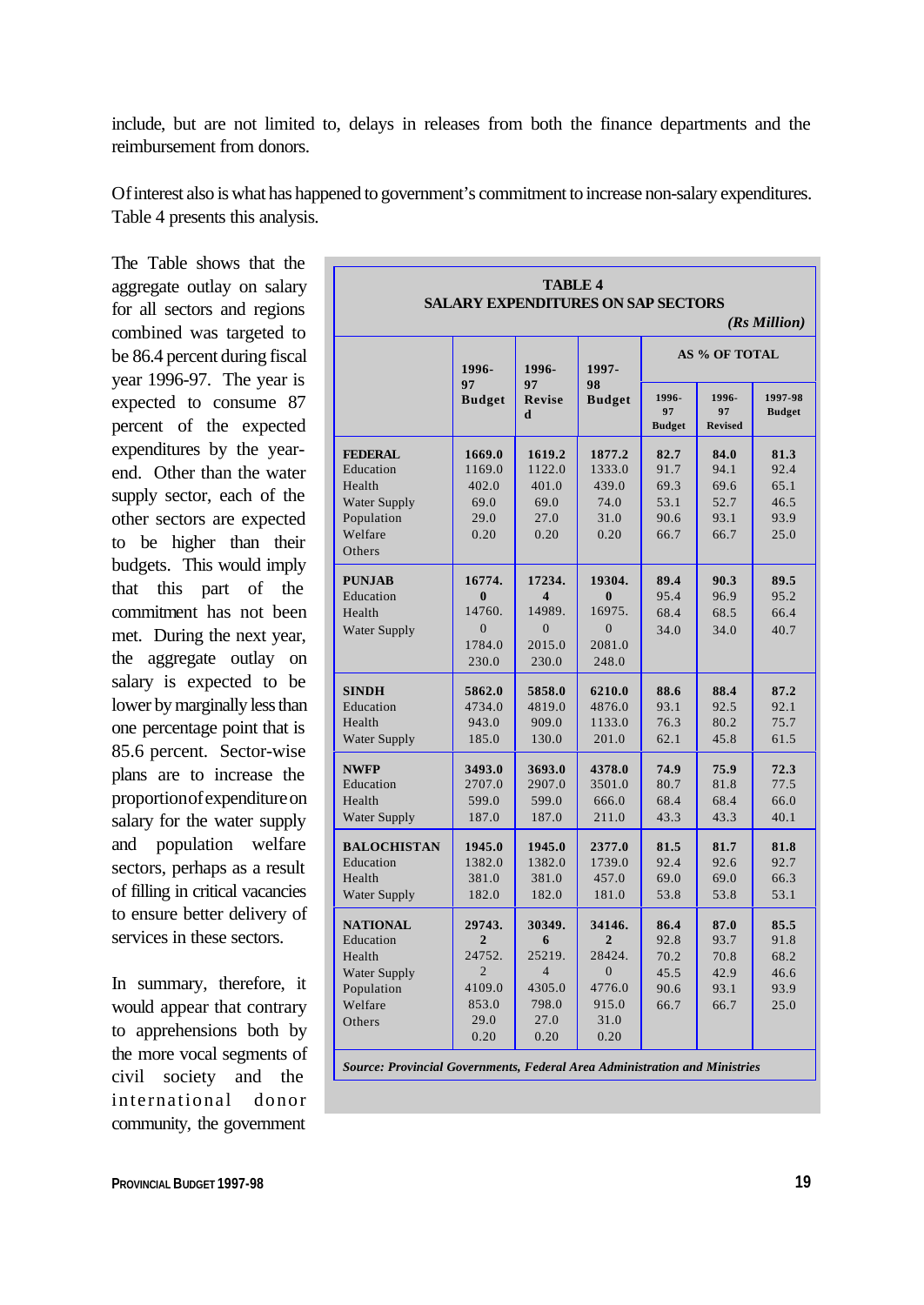is not reneging on its promises and commitments, even though it is faced with an enormous financial constraint and pressures to invest into economic infrastructure.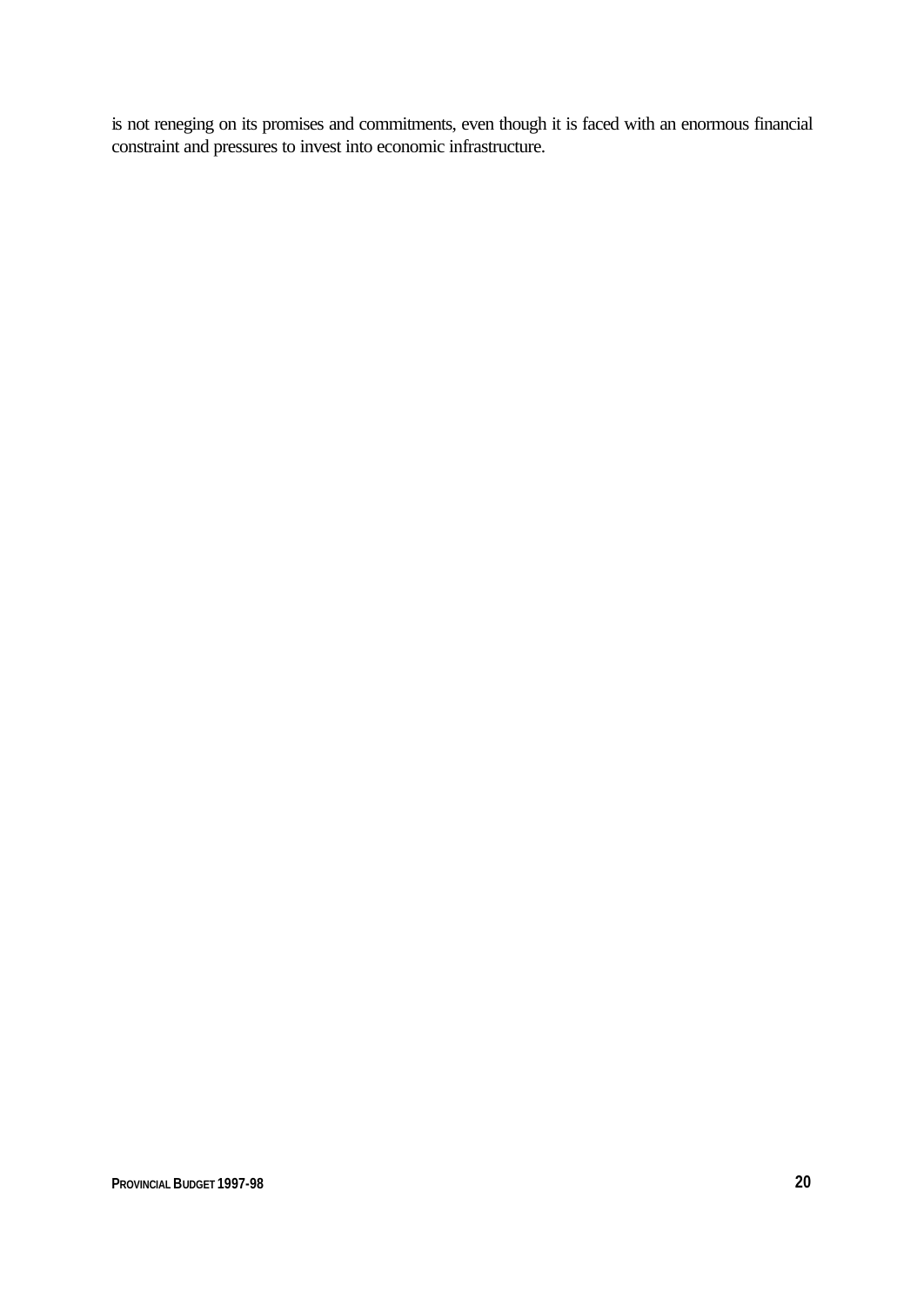## **Inter-Sectoral Priorities of Provinces in Annual Development Programme by** *Abu Nasar and Naeem Ahmed*?

Pakistan's previous pace of economic growth cannot be sustained without substantial investment in human development. Few countries in the world show a large gap between economic growth and human development. Pakistan`s social and human indicators make dismal reading. Two thirds of its totals adult population (77 percent of women) are illiterate. Combined school enrolment is only 37

percent. Basic health facilities are available to only half the population. The maternal mortality rate is very high at 340 per 100,000. A quarter of newborn babies are under weight and malnourished. Both coverage and quality of basic social service are extremely poor.

As far as the consolidated performance of all the four provinces is concerned there was a substantial decrease of 29% in 1996-97 as compared with 1995-96. (See Table 1). The allocation for the social sectors in 1996-97 decreased by 11.5%. However the decline in the economic sectors is much higher i.e., 44% as compared to 1995-96. In the financial year of 1997-98 budget allocation for ADPs has

| <b>TABLE 1</b><br><b>CONSOLIDATED PERFORMANCE OF PROVINCES</b>                                              |                                                |                                               |                                               |  |
|-------------------------------------------------------------------------------------------------------------|------------------------------------------------|-----------------------------------------------|-----------------------------------------------|--|
|                                                                                                             | <b>Rupees in Million</b>                       |                                               |                                               |  |
| <b>Sectors</b>                                                                                              | 1995-96<br>(R)                                 | 1996-97<br>(R)                                | 1997-98<br><b>(B)</b>                         |  |
| <b>Social Sectors</b>                                                                                       | 19666.1                                        | 17414.0                                       | 21590.1                                       |  |
| <b>Education and Training</b><br>Health<br>Physical Planning & Housing<br>Others                            | 7331.6<br>3110.6<br>8070.3<br>1153.6           | 7232.4<br>2319.7<br>6662.9<br>1199.0          | 8053.5<br>2.742.4<br>8782.5<br>2011.8         |  |
| <b>Economic Sectors</b>                                                                                     | 23371.6                                        | 13025.1                                       | 14702.9                                       |  |
| Agriculture<br><b>Rural Development</b><br>Water and Power<br><b>Transport and Communications</b><br>Others | 3867.7<br>5675.9<br>4902.2<br>4123.5<br>1302.3 | 2613.0<br>2432.0<br>3764.5<br>2883.6<br>707.0 | 3075.4<br>1796.5<br>3955.3<br>2944.4<br>931.2 |  |
| <b>Tamir-e-Sindh Programme</b>                                                                              | 3500                                           | 625                                           | 2000                                          |  |
| <b>Total ADP</b>                                                                                            | 43037.684                                      | 30439.115                                     | 36293.026                                     |  |
| <b>Source:</b> Annual Development Programme of Provinces.                                                   |                                                |                                               |                                               |  |

increased by 19% with respect to revised estimates of 1996-97. The overall effort of provinces indicate high priority to the social sectors. As the allocation for the social sectors have increased by 24% and the allocation to economic sectors will increase by about 13% in 1997-98 over the revised figures of 1996-97.

<sup>?</sup> The writers are Statistician and Research Assistant at Social Policy and Development Centre (SPDC), Karachi.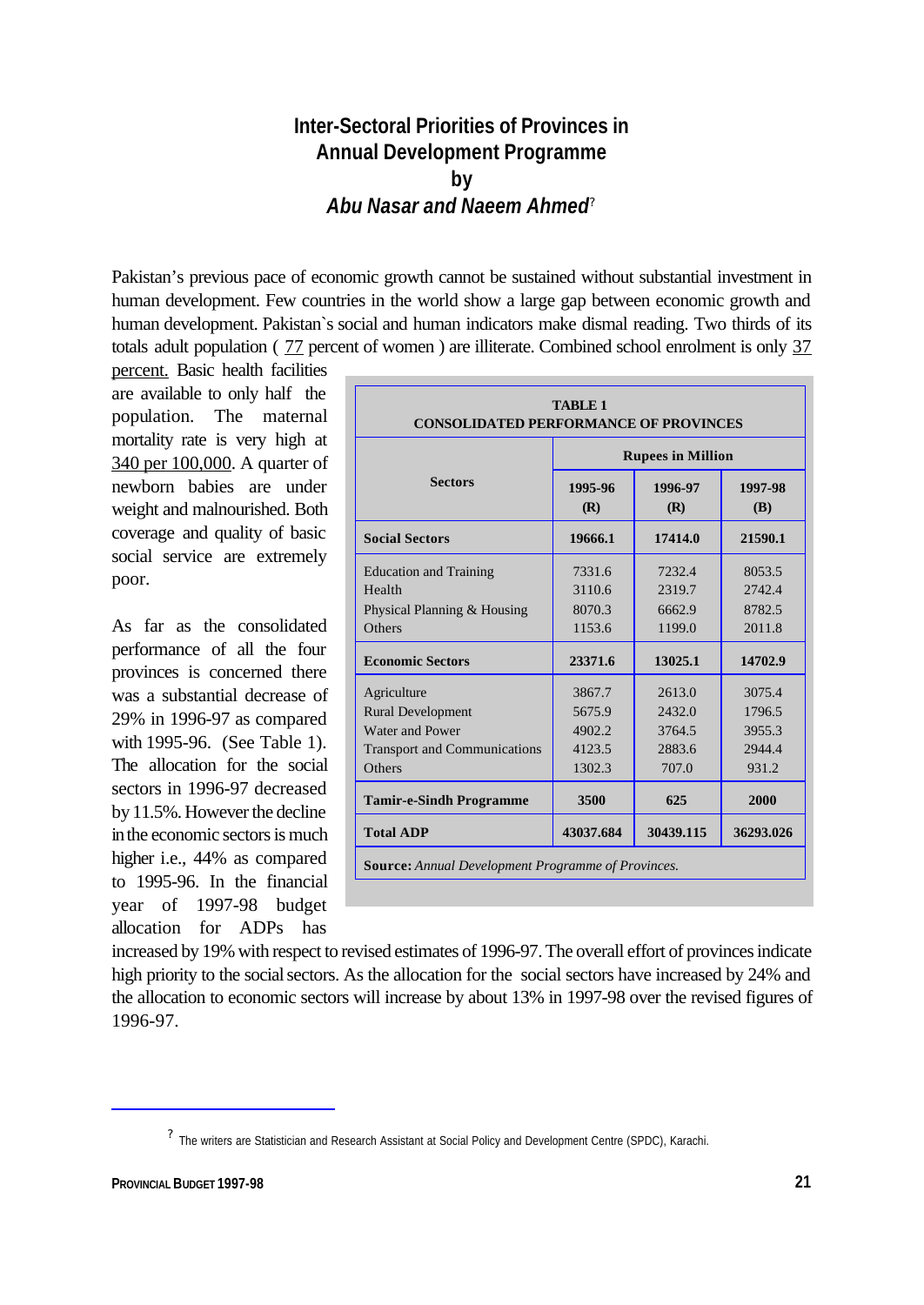The consolidated picture in table-1 shows that provinces have given high priority to education & training within social sectors and to water/power sector in the economic sectors i.e., 22% and 10% of the total ADP respectively.

As far as the performance of individual provinces in the current fiscal year is concerned, additional taxes have only been imposed by the provincial government of Punjab. Therefore, it is important to analyze how the provincial government managed their priority expenditure in the ADP keeping in mind the limits on resources. Under the circumstances, it will be interesting to analyze the impact of these priority expenditures.

### **PUNJAB**

The government of Punjab has proposed an ADP of Rs.15,733 million which is 47% higher then the revised estimates of 1996-97. On education side Punjab government proposes to enhance participation of local population in increasing educational activities in the rural areas in particular through the already working network of school management committees. Therefore, the education/training expenditure is almost 19.3% ( Rs. 3036 million ) of the total ADP which is the second highest allocation. In the fiscal year 1997-98 the provincial government of Punjab has given special attention to ongoing schemes. No specific provision is kept for new schemes in technical education sector.

The outlay of physical planning/housing which includes water supply and sanitation is almost 35% of the total ADP (see table 2). It is even higher than the allocation to economic sectors. In terms of allocation the third is agriculture ( 10.7% ) and fourth (9.7% ) is health expenditure. Expenditure on rural development, water/power and transport / communication show a declining trend after 1995-96.

### **BALOCHISTAN**

First time in the history of Balochistan, the provincial government has evolved a policy for economic development while remaining within its financial resources. Accordingly the Chief Minister has decided to launch a new programme based on community participation approach in development planning. The main criteria for approval of these schemes would be the extent of benefit to the community rather than the individual and their completion within one year. The scheme will be required to be identified by the community on demand driven basis.

Balochistan government has allocated Rs. 5,821 million to its ADP for 1997-98. Allocation for the social sectors is almost 65.5% of the ADP. Previously it was 55% in 1996-97 and 50% in 1995-96. This shows that Government of Balochistan has given more priority to the social sector. Within the social sector, expenditure on education / training receives the highest share ( about 32%). Physical planning & housing get the second highest allocation in terms of level and share. Although health expenditure gets the third largest outlay in the social sector their allocation has decreased from 8.1% in 1996-97 to 6.6% in 1997-98 of the total ADP. On the economic side Balochistan is the only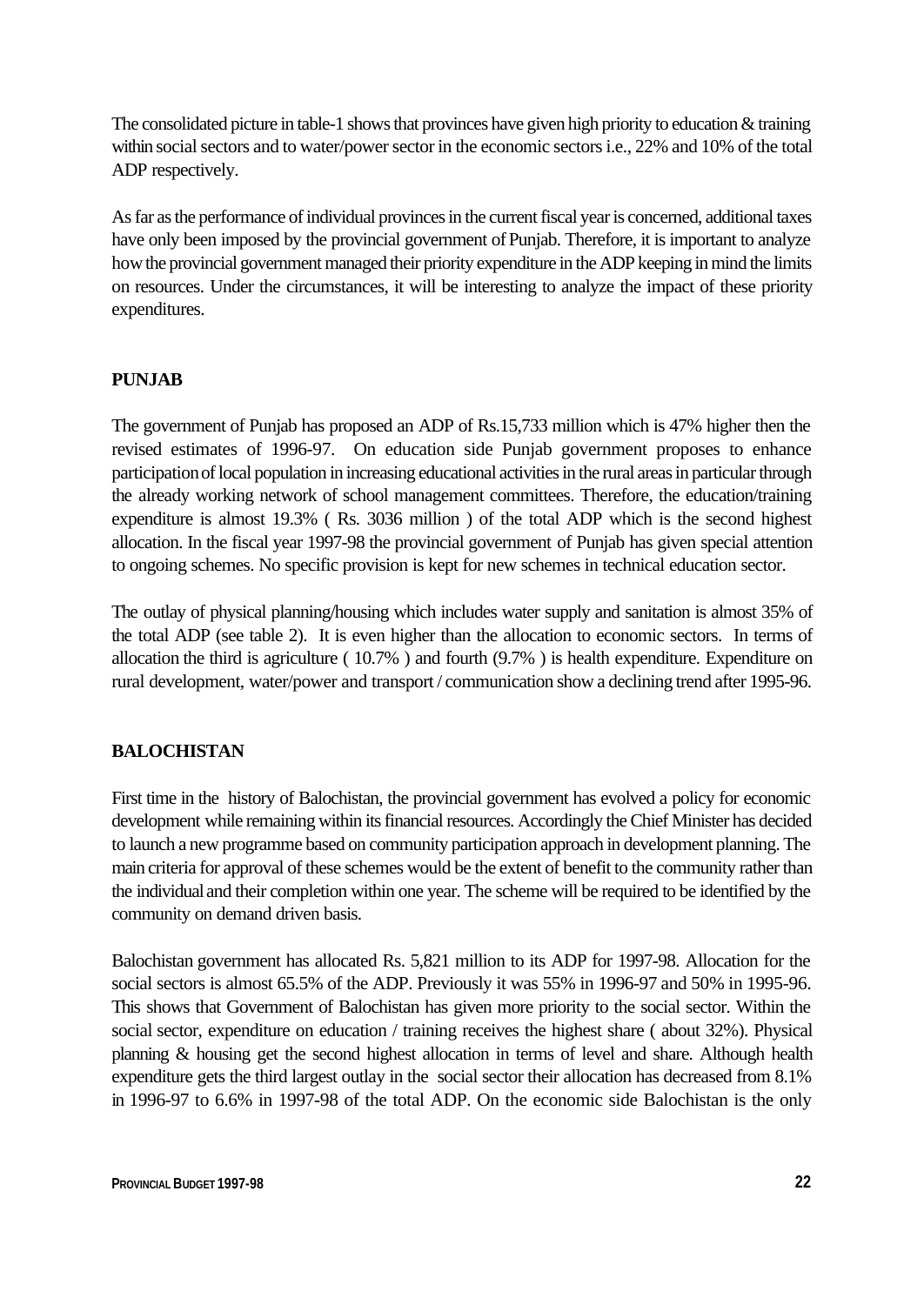province with the highest allocation of 15.4% of total ADP to transport/ communication. Agriculture and water/power with 9.3% and 8% of ADP are ranked second and third in terms of allocation.